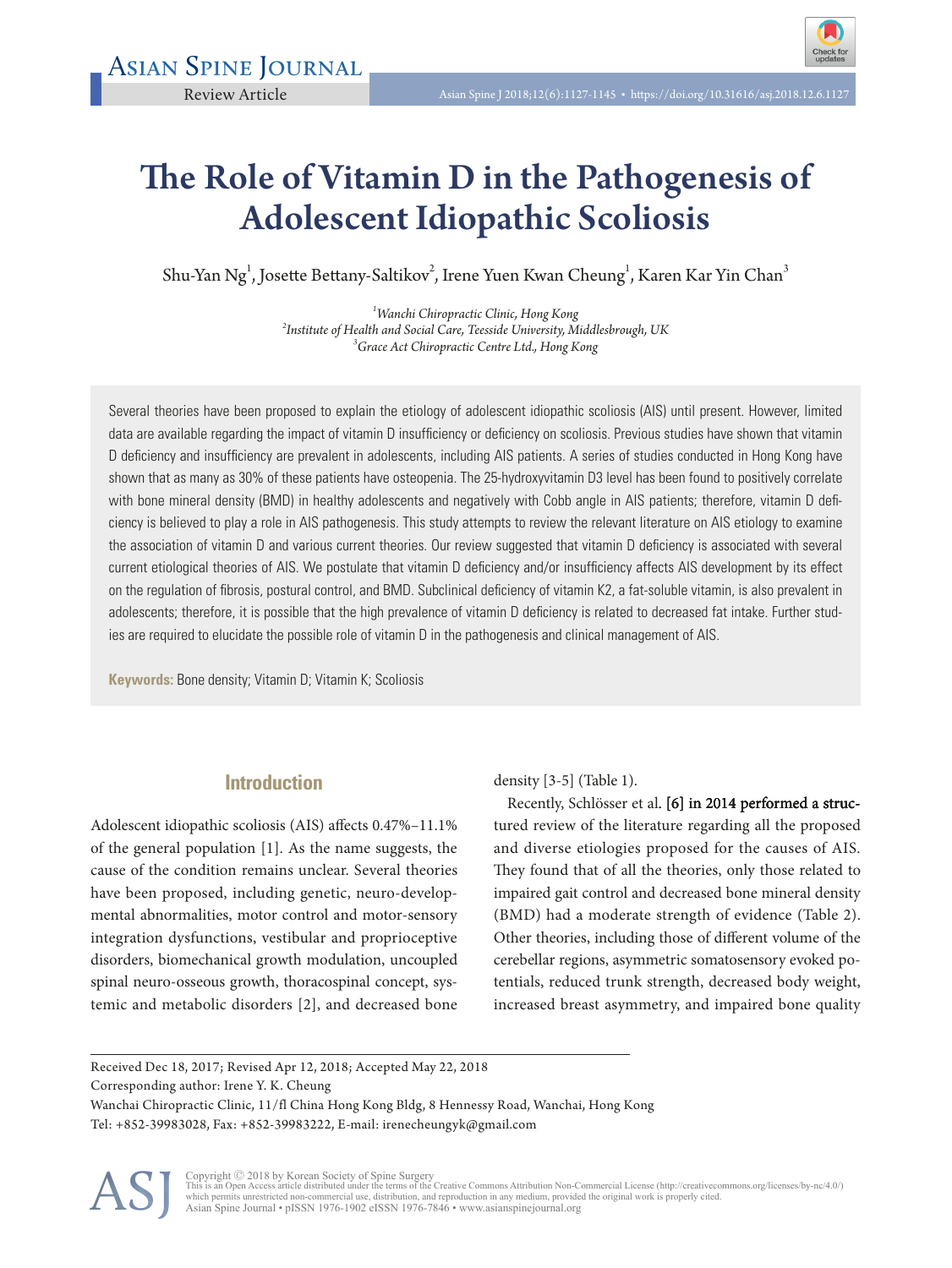Table 1. The different proposed theories on the aetiologies of adolescent idiopathic scoliosis

| <b>Hereditary factors</b>              | Content                                                                                                                                                                                                                                                                                                                            |
|----------------------------------------|------------------------------------------------------------------------------------------------------------------------------------------------------------------------------------------------------------------------------------------------------------------------------------------------------------------------------------|
| <b>Biomechanical factors</b>           | Asymmetric stiffness of inter-trans-<br>verse ligaments<br>Relative anterior spinal growth<br>Asynchronous spinal neuro-osseous<br>growth<br>Thoracospinal concept<br>Dorsal shear forces and axial rotation<br>instability<br>Flexural-torsional buckling<br>Intervertebral disc disorder<br>Deforming 3 joint complex hypothesis |
| Neurological disorders                 | Motor control disorder<br>Sensorimotor integration disorder<br>Sensory integration disorder<br>Vestibular disorder<br>Body spatial orientation disorder<br>Neuro-developmental disorder                                                                                                                                            |
| Systemic and metabolic<br>disorders    | Platelet calmodulin<br>Melatonin<br>Melatonin-signaling defect<br>Osteopontin and soluble CD44<br>Oestrogens<br>Leptin<br>Osteopenia<br>Vitamin D deficiency or insufficiency                                                                                                                                                      |
| Developmental instability              |                                                                                                                                                                                                                                                                                                                                    |
| Intrinsic growth plate hy-<br>pothesis |                                                                                                                                                                                                                                                                                                                                    |
| Double neuro-osseous theory            |                                                                                                                                                                                                                                                                                                                                    |

**Table 2.** Level of evidence of different theories on aetiologies of AIS

were only supported by weak evidence [6].

Considering that vitamin D may reportedly play a role in the cerebral process of postural balance [7] and that serum vitamin D level is positively correlated with the BMD of the hip [8,9] and negatively with the Cobb angle [10], vitamin D insufficiency or deficiency is speculated to infuence AIS etiopathogenesis (Table 3).

In this study, we attempted to determine whether there is an association between vitamin D and the diferent current and relevant theories regarding AIS. We also assessed the impact of vitamin D deficiency or insufficiency on AIS development.

# **Genetics and Vitamin D**

It has long been known that hereditary factors play a role in the etiology of idiopathic scoliosis (IS) [11-13]. In the previous 10–20 years, genetic association studies and genome-wide association studies (GWAS) have been used to identify single nucleotide polymorphism (SNP), namely, the variants of genes associated with AIS [14]. A genetic association study examines if one or more genes within a population co-occur with a disease more often than expected by chance occurrence, while GWAS involve the examination of the entire genome [15].

While several GWAS have identifed diferent SNPs associated with AIS [16], they did not consider the specifc

|                   | $\frac{1}{2}$ . The set of the state is the set of the set of the set of the set of $\frac{1}{2}$ . The set of $\frac{1}{2}$ is the set of $\frac{1}{2}$ is the set of $\frac{1}{2}$ is the set of $\frac{1}{2}$ is the set of $\frac{1}{2}$ is the set o                                                                                  |
|-------------------|--------------------------------------------------------------------------------------------------------------------------------------------------------------------------------------------------------------------------------------------------------------------------------------------------------------------------------------------|
|                   | Evidence associated with AIS                                                                                                                                                                                                                                                                                                               |
| Moderate evidence | Neuromuscular: impaired gait control<br>Metabolic: decreased bone mineral density                                                                                                                                                                                                                                                          |
| Weak evidence     | Neuromuscular: different vestibular morphology; decreased cortical thickness; different volume of cerebellar regions;<br>asymmetric somatosensory evoked potentials; reduced trunk muscle strength<br>Arthropometric: increased corrected body height; reduced body weight; increased breast asymmetry<br>Metabolic: impaired bone quality |
|                   |                                                                                                                                                                                                                                                                                                                                            |

Modifed from Schlosser et al. PLoS One 2014;9:e97461 [6]. AIS, adolescent idiopathic scoliosis.

Table 3. Definition of vitamin D insufficiency, deficiency and sufficiency varies with experts

| <b>Organization</b>            |               | Vitamin D level                    |
|--------------------------------|---------------|------------------------------------|
| American Academy of Pediatrics | Deficiency    | $<$ 20 ng/mL (50 nmol/L)           |
|                                | Sufficiency   | $>$ 20 ng/mL (50 nmol/L)           |
| <b>US Endocrine Society</b>    | Deficiency    | $<$ 20 ng/mL (50 nmol/L)           |
|                                | Insufficiency | 21 and 29 ng/mL (52.5-72.5 nmol/L) |
|                                | Sufficiency   | 30 ng/mL (>75 nmol/L)              |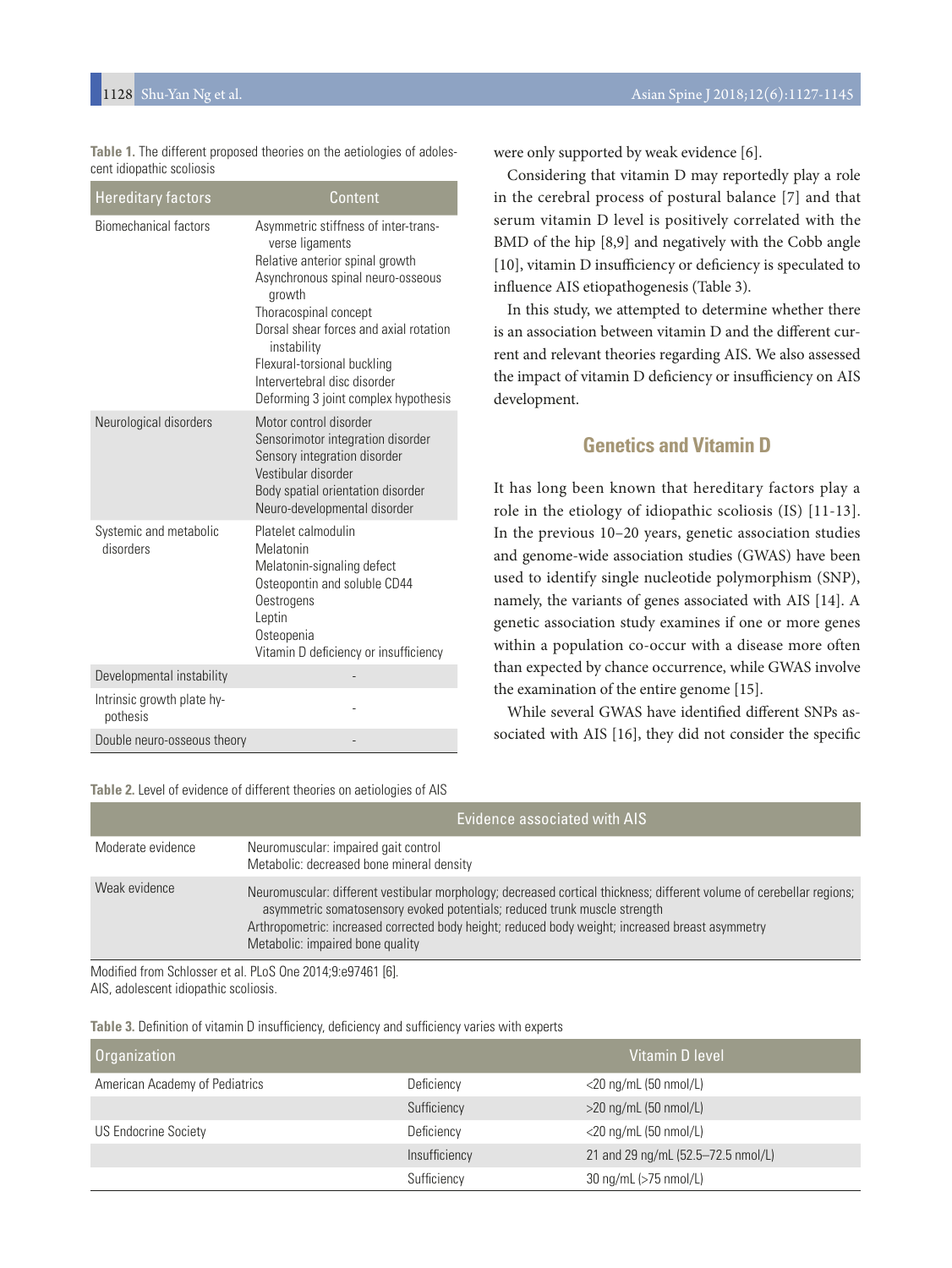mechanisms of how genes function within biological networks [14]. Pathway analysis has subsequently been developed to perform statistical tests on the lists of genes involved in the biological pathways for a signifcant relationship with a particular phenotype or observable trait  $[17]$ .

Favaro [14] in 2017 reported the results of a pathway analysis of a list of genes affected in AIS. He found that the multiple pathways were signifcantly afected in AIS, including those of cancer; the endocrine system; the lung and heart stress response and repair; stem cell diferentiation; as well as skeletal tissue growth, development, and repair.

It is noteworthy that vitamin D was involved in some pathways, including the spinal cord injury pathway, the lung fbrosis pathway, the endochondral ossifcation pathway, and the endocrine resistance pathway [14].

### **1. Spinal cord pathway and lung fbrosis pathway**

Spinal cord injury and lung fbrosis pathways involve glial scar formation and focal adhesion in response to spinal cord injury [18]. Vitamin D and its analogs have been established to have an association with fbrosis regulation. Vitamin D has been used to treat fbrosis in multiple organs, including the lung, bone, and liver [19-23]. Early vitamin D supplementation signifcantly reduced the severity of bleomycin-induced pulmonary fbrosis in mice [21]. In bones, a 3–9-month treatment course of calcifediol significantly decreased bone marrow fibrosis [19]. Similarly, sufficient vitamin D levels  $(> 50 \text{ nmol/L})$  decreased the occurrence of rapid fibrosis progression in chronic hepatitis patients [20]. It is possible that in a subset of AIS patients, tethering of the nerve roots may occur following spinal injuries. Fibrosis of the paravertebral muscles is observed afer injury [24]. Moreover, compression of the sciatic nerve in rats induced fbrosis near the lesions and the ipsilateral dorsal root ganglion. This occurred 3 weeks after the compression using the Silastic tube [25].

#### **2. Endochondral ossification pathway**

Genetic pathway analysis also showed that genes related to the endochondral ossifcation pathway were over-represented [14]. The pathway described genes involved in the replacement of the cartilaginous tissue by the bone tissue. Although the regulation of this process includes growth hormones, thyroid hormones, and transcription factors, among other molecules, vitamin D is also essential for the regulation of endochondral ossifcation [26,27].

#### **3. Endocrine resistance pathway**

The endocrine resistance pathway describes the underlying biological mechanisms for resistance to the treatment of hormonal-responsive breast cancer [14]. Problems in regulating and responding to hormones could be the underlying cause of AIS [14]. Women with AIS are more likely than men to develop a spinal curve that progresses in severity. This indicates that a manifestation of the problems in estrogen regulation may be an underlying cause of AIS, given that women tend to have higher estrogen levels than men [28,29].

Several factors afect estrogen production, and vitamin D is a significant factor. Vitamin D deficiency reportedly reduces estrogen production [30]. This has been reported by Kinuta et al. [30] in 2000 who studied the role of vitamin D in the regulation of estrogen synthesis, using the vitamin D receptor (VDR) in null mutant mice. The authors reported that the mutant mice had gonadal insufficiencies that were normalized by estrogen supplementation and were partially normalized by calcium supplementation [30]. They concluded that vitamin D contributed to the regulation of estrogen synthesis [30] and that its deficiency reduced estrogen production. Female rats with severe vitamin D defciency had impaired fertility [31]. However, a study demonstrated that 4-week supplementation of vitamin D3 to women aged 18–22 years reduced the estradiol levels by 3% [32]. It is possible that the healthy volunteers had low normal vitamin D levels (55 nmol/L) at baseline [32] and saturating the VDR receptors with additional vitamin D3 did not increase estrogen production.

# **Central Nervous System and Vitamin D**

Abnormalities in the morphology and function of the central nervous system have long been implicated in the etiopathogenesis of AIS. Cervicothoracic syrinx [33,34], low-lying cerebellar tonsils [35-37], and morphological abnormalities in the midbrain [38], pons medulla [39], and vestibular system [40] have all been reported in subgroups of AIS subjects.

Functionally, AIS patients are reported to have a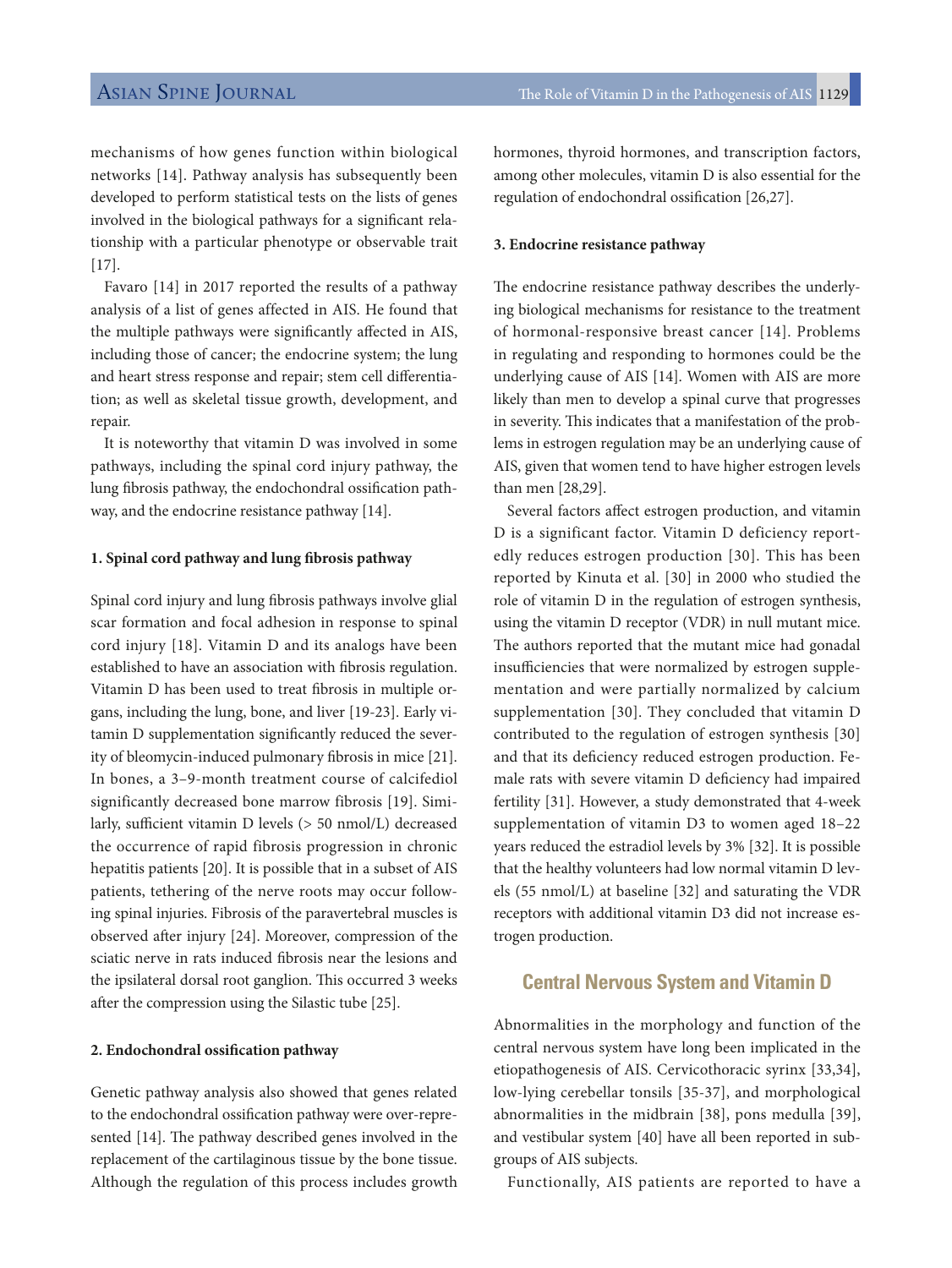range of abnormalities in postural balance, proprioceptive disturbance [41,42], oculo-vestibular function [43], vestibular-evoked postural response [44], somatosensory functions [45-47], and motor control [48]. Beaulieu et al. [47] in 2009 and Haumont et al. [49] in 2011 both showed that postural balance dysfunction is related positively to the severity of curvatures. AIS patients with greater curvatures and poorer balance control use fewer anticipatory strategies to stabilize body oscillations [49].

### **1. Central nervous system morphological changes and vitamin D**

The morphologic changes observed in the brain of AIS subjects may be related to vitamin D deficiency or insufficiency. Growing evidence is showing that vitamin D is involved in brain development in rats and mice [50-52] because VDRs are expressed widely in the temporal, orbital, and cingulate cortices; in the thalamus; midbrain-pontine central grey and spinal cord in rats and mice [50,53-55]. Hawes et al. [51] in 2015 determined the infuence of vitamin D defciency during pregnancy on brain development in mice. Female albino house mice that did not have vitamin D3 receptors were placed on either a vitamin D (control) or a vitamin D-defcient diet for 5 weeks prior to and during pregnancy [51]. Fetal brains were then examined morphologically, and gene expression was analyzed. Vitamin D deficiency during pregnancy reduced fetal crownrump length and head size [51]. Other similar studies showed that the offspring of vitamin D3-deficient rats were heavier than the control animals, although there was no diference in the ratio of brain to body weight between the groups  $[50]$ . They had larger lateral ventricles  $[56,57]$ , double the size of those in controls even when corrected for the increased hemispheric volume [50]. The mice also had a thinner cortex [56]. Similarly, Caucasian elderlies deficient in 25-hydroxyvitamin D (25[OH]D) (<50 nmol/ L) had larger ventricles than those of subjects with normal 25(OD)D levels (>50 nmol/L) [58]. Vitamin D depletion is reportedly associated with lower brain volume [59].

In addition, McGrath et al. [50] in 2004 and Eyles et al. [60] in 2005 have shown that the VDR is also expressed in the human brain. They reported the presence of 1α-hydroxylase, the enzyme responsible for the formation of the active vitamin  $D$  in the human brain [60]. The distribution of VDR in the human brain is similar to that reported in rodents [60]. VDR is found in the hippocam-



**Fig. 1.** The possible interaction of melatonin and vitamin D. Symbol (R) refers to the sites in which vitamin D receptor are strongly expressed in the brain. It was speculated that the 25-hydroxyvitamin D3 acted as mediator, bringing the 'message of light' from the retina to the pineal glands, resulting in decreased melatonin synthesis.

pus; cortex; limbic systems; and the olfactory, visual, and auditory systems in the human brains (Fig. 1) [50,61,62]. This may suggest that vitamin D can modulate brain function in health and disease [52].

Further, Kuether and Piatt [63] in 1998 described a case of marked vitamin D deficiency. The patient presented with vitamin D-resistant rickets that involved the base of the cranium and precipitated the development of Chiari malformation and associated syringomyelia [63], features observed in some AIS patients. It is possible that vitamin D3 deficiency in some AIS patients causes similar subclinical changes. Further, Zhang et al. [64] in 2016 reported spinal cord abnormalities in 18.7% of the 'presumed' infantile and juvenile IS patients. Of these, 65% had Arnold-Chiari malformation with or without syringomyelia.

### **2. Postural balance, motor performance, and vitamin D**

Vitamin D deficiency causes poorer balance or posture control in mice and humans [7,65-67]. Kalueff et al. [68] in 2004 have shown that mice with VDR ablation had impaired motor performance. Therefore, it is possible that VDR defciency afects the modulation of brain neurotransmitters, such as acetylcholine and catecholamines, and disrupts the vitamin D-VDR signaling pathways, resulting in impaired motor performance [68].

Minasyan et al. [65] in 2009 also examined the balance functions in VDR deficient mice. They found that the VDR deficiency in mice was associated with decreased balance functions. These findings may be relevant to poorer balance and posture control in humans with low vitamin D levels [65]. Beauchet et al. [66] in 2011 studied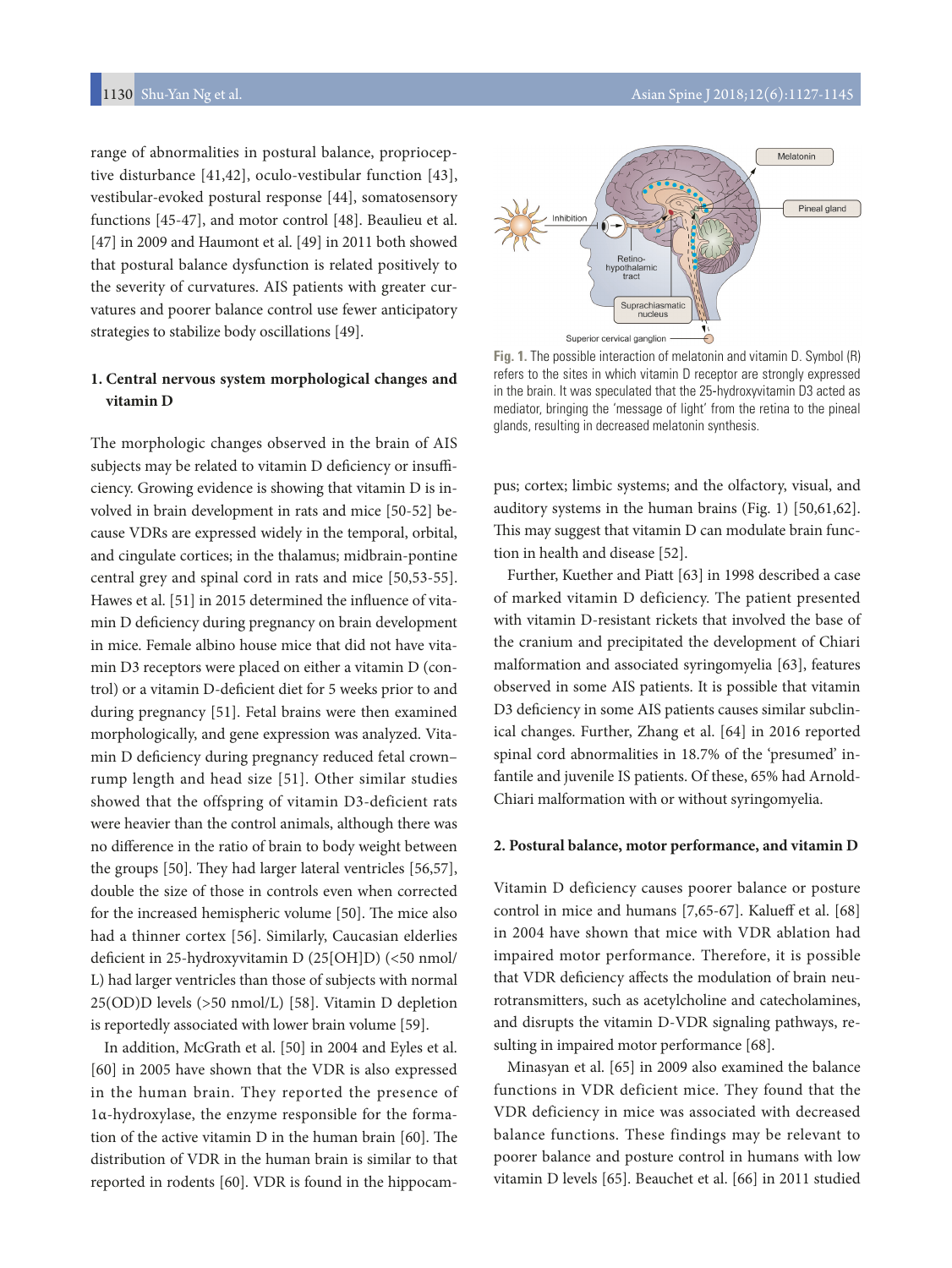the association between the stride-to-stride variability of stride time (STV) and serum 25(OH)D levels in adults >65 years old. Results showed that subjects with serum 25(OH)D <10 ng/mL representing severe vitamin D deficiency had a low lower limb proprioception score and a high STV (worse performance) [66]. A similar study by Krause et al. [67] in 2014 evaluated the impact of vitamin D level on postural body sway (PBS) in 342 elderly subjects. They evaluated the different PBS parameters on a force plate with feet in close stance or hip-width stance with eyes open or closed [67]. Patients with signifcant vitamin D defciency (<10 μg/mL) had signifcantly higher PBS and hip-width stance than those with normal serum vitamin D levels (>30 μg/L) [67]. In another study, patients who were >60 years old and whose serum 25(OH) D levels were <50 nmol/L had a lower stability index than those with normal serum 25(OH)D [7]. Patients with serum 25(OH)D level >50 nmol/L had significantly better standing balance, gait, and chair stand performance compared to those with serum 25(OH)D <50 nmol/L [7].

Patients with vitamin D3 deficiency who were supplemented with vitamin D3 showed improved postural balance [69-71]. Anek et al. [69] in 2015 examined the efect of short-term supplementation of vitamin D3 on the balance ability of 52 women aged 45–55 years old. They found that the balance ability of 26 women supplemented with 20,000 IU/wk vitamin D2 for 4 consecutive weeks was signifcantly improved compared with that at baseline and compared with that of the control group who had not received any supplementation. Similar findings were reported by Cangussu et al. [70] in 2016 in younger (50–65 years) postmenopausal subjects with vitamin D defciency. They supplemented one group with 1,000 IU/day vitamin D3 orally; the other group received no supplementation. After 9 months, the 25(OH)D level of the supplemented group increased; no such increase was observed in the control group [70]. The balance of the supplemented group improved, and they exhibited a reduction in body sway, as measured with stabilometry. In contrast, there was no improvement in the balance of the control group [70].

Thus, it is clear that vitamin D may play a role in the cerebral process of postural balance [7]. However, the underlying mechanism remains unknown. Sanyelbhaa and Sanyelbhaa **[72]** in 2015 reported a high prevalence of abnormal ocular vestibular-evoked myogenic potentials and cervical vestibular-evoked myogenic potentials in patients with vitamin D deficiency, suggesting possible otolith dys-

function that affected both the utricle and saccule. Thus, it is possible that vitamin D defciency may afect postural balance through disturbance of the vestibular system, which has been found to be dysfunctional in AIS patients [44].

# **Skeletal Growth, Menarche, and Vitamin D Status**

Several studies have reported that the skeletal growth pattern in AIS subjects is disturbed [73-77]. This has been attributed to the age of onset of menarche [76,77], reduced serum vitamin D level, and/or polymorphism or variations in the VDRs [78].

AIS subjects are reportedly taller than healthy controls [73-77]. However, after the age of 13 years, the height diference between AIS and control subjects disappeared [77,79]. With respect to the sexual maturity, Siu King Cheung et al. [80] in 2003 reported that girls with AIS were shorter before menarche; however, they grew taller and had a longer arm span during the growth spurt compared to healthy controls. Studies have shown that there are insignifcant diferences in the height between patients and controls at the end of the growth period, and the growth pattern of AIS patients has thus far been regarded as essentially normal [76,77]. In fact, in a recent review, Schlösser et al. in 2014 stated that there was only weak evidence in support of corrected body height changes as an etiological factor of AIS [6].

These different findings may be related to the age of onset of menarche reported in diferent studies [76,77,80]. Ylikoski [76] in 2003 and Goldberg et al. [77] in 1993 reported that AIS girls experience earlier menarche with an earlier growth spurt. Other authors have reported contradictory fndings [81-84]. Warren et al. [81] in 1986 reported a higher prevalence of scoliosis in ballet dancers, all of whom had delayed menarche. Mao et al. [82] in 2011 found that the average age of onset for menarche in Chinese girls with AIS girls was signifcantly later than in normal controls. Yim et al. [83] in 2012 also reported that Chinese AIS girls had an average delay of 0.49 years in the age of onset of menarche compared to healthy controls.

Many factors influence the age of onset of menarche. These include genetics, estrogen level, vitamin D status, polymorphism of VDR, and latitude [78,85] (Table 4). Twin studies have shown that as much as 68% of the variance in age at menarche may be genetically determined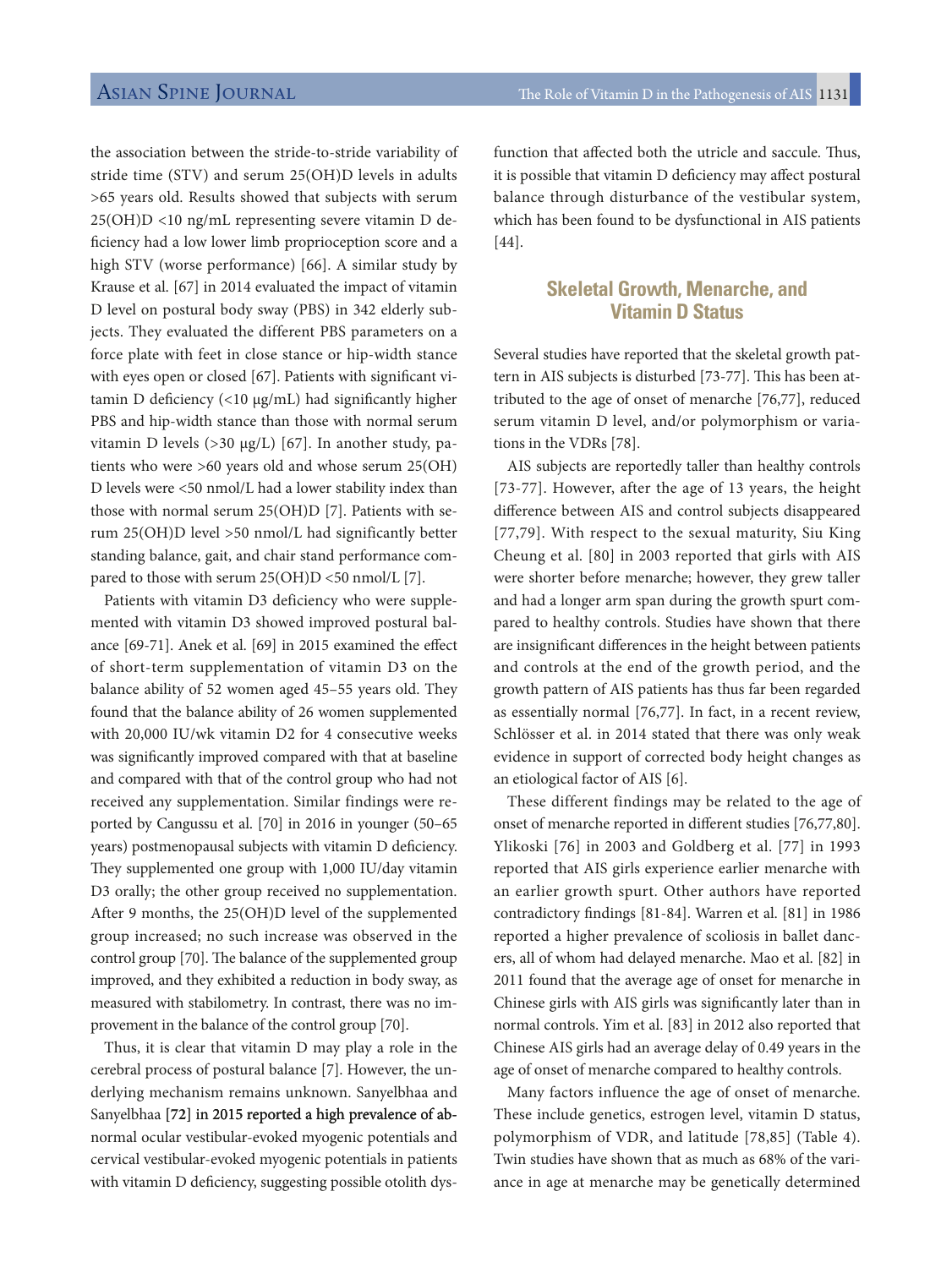| Variable                  | Early menarche                                                                                                                                                  | Late menarche                                                           |
|---------------------------|-----------------------------------------------------------------------------------------------------------------------------------------------------------------|-------------------------------------------------------------------------|
| Ethnicity                 | <b>Black</b> girls                                                                                                                                              | Whites as compared to Black girls                                       |
| Latitude                  | Lower latitude                                                                                                                                                  | Higher latitude, north of 30o                                           |
| Arthropometric parameters | Higher subcutaneous fat and BMI                                                                                                                                 | Low BMI                                                                 |
| <b>Nutrition</b>          | Increased energy-adjusted intake<br>High animal protein<br>Caffeinated and artificially sweetened soft drink<br>Sugar sweetened beverages<br>Soy based products | Intake of yogurt<br>Vegetable proteins<br>Reduced fat intake            |
| Environmental factors     | High socioeconomic status<br>High parental education<br>Absence of biological father<br>Urban environment<br>Endocrine-disruptor chemical                       | Low socioeconomic status<br>Low parental education<br>Rural environment |

**Table 4.** The non-genetic determinants of age of onset of menarche

BMI, body mass index.

[85]. A decrease in the estrogen level is related to a delay in menarche [82]. Likewise, vitamin D deficiency and VDR polymorphism afect the timing of menarche [78,86]. Villamor et al. [86] in 2011 showed that vitamin D3 deficiency is associated with an early onset of menarche by as much as 9 months. Latitude reportedly afects the time of onset of menarche, possibly through its infuence on melatonin secretion and vitamin D synthesis [87-89]. Girls who live at higher latitudes appear to experience menarche later than girls who live closer to the equator [87-89]. Grivas et al. [87] in 2006 attributed the diferences in the age of onset of menarche in diferent latitudes to the possible diferences in melatonin secretion [87]. However, it is also possible that the diferences in menarche onset are related to the serum vitamin D level. At higher latitudes where the ultraviolet radiation is less intense, the cutaneous synthesis of vitamin D is decreased [88,90]. This may also be related to the delay in menarche onset. Dossus et al. [88] in 2013 showed that on a continuous scale, an increase of 1° latitude was associated with 0.04 years older age of onset of menarche, whiles a  $1 - kJ/m^2$  increase in the annual ultraviolet radiation dose resulted in a 0.42 years younger age at menarche. Hagenau et al. [90] in 2009 showed that there was a 25(OH)D level decrease with latitude in European Caucasians; however, this was not observed in non-Caucasians. Studies have shown that an increase in the serum vitamin D level is associated with earlier menarche onset and vice versa [88,90].

Overall, the results are controversial. Studies have shown that both low and increased serum vitamin D level

are associated with an earlier age of onset of menarche [86,88]. The contradictory findings may be attributable to the confounding efects of childhood obesity and higher leptin levels [91]. In obese girls, more serum 25(OD) D is bound to the adipose tissues. Moreover, the higher amount of adipose tissues increases the tissue dilution of the vitamin, resulting in lower serum 25(OH)D levels, infuencing the outcome.

Furthermore, the mechanism underlying the association of vitamin D with the timing of menarche has not been clearly elucidated. It is possible that vitamin D acts through estrogen to affect the timing of menarche. The deficiency of vitamin D may reduce estrogen synthesis [30] and the expression and activity of several enzymes related to the production of sex steroids [92]. In addition, the interactions between the signaling pathways of estrogen and 1,25-vitamin D3 have also been identifed [93].

# **Osteopenia and Vitamin D**

Osteopenia is a condition characterized a lower than normal BMD. In particular, it is defned as BMD with a T-score between −1.0 and −2.5. T-score is the number of standard deviations above or below the mean value for a healthy 30-year-old adult of the same sex and ethnicity as the patient. Recent studies have shown that 29.5% [94] to 38% of AIS patients have osteopenia [3,95,96]. Burner et al. [97] in 1982 were the first to report relative osteoporosis in children with IS. Similarly, Velis et al. [98] in 1988 used the Singh femoral trabecular index, a classification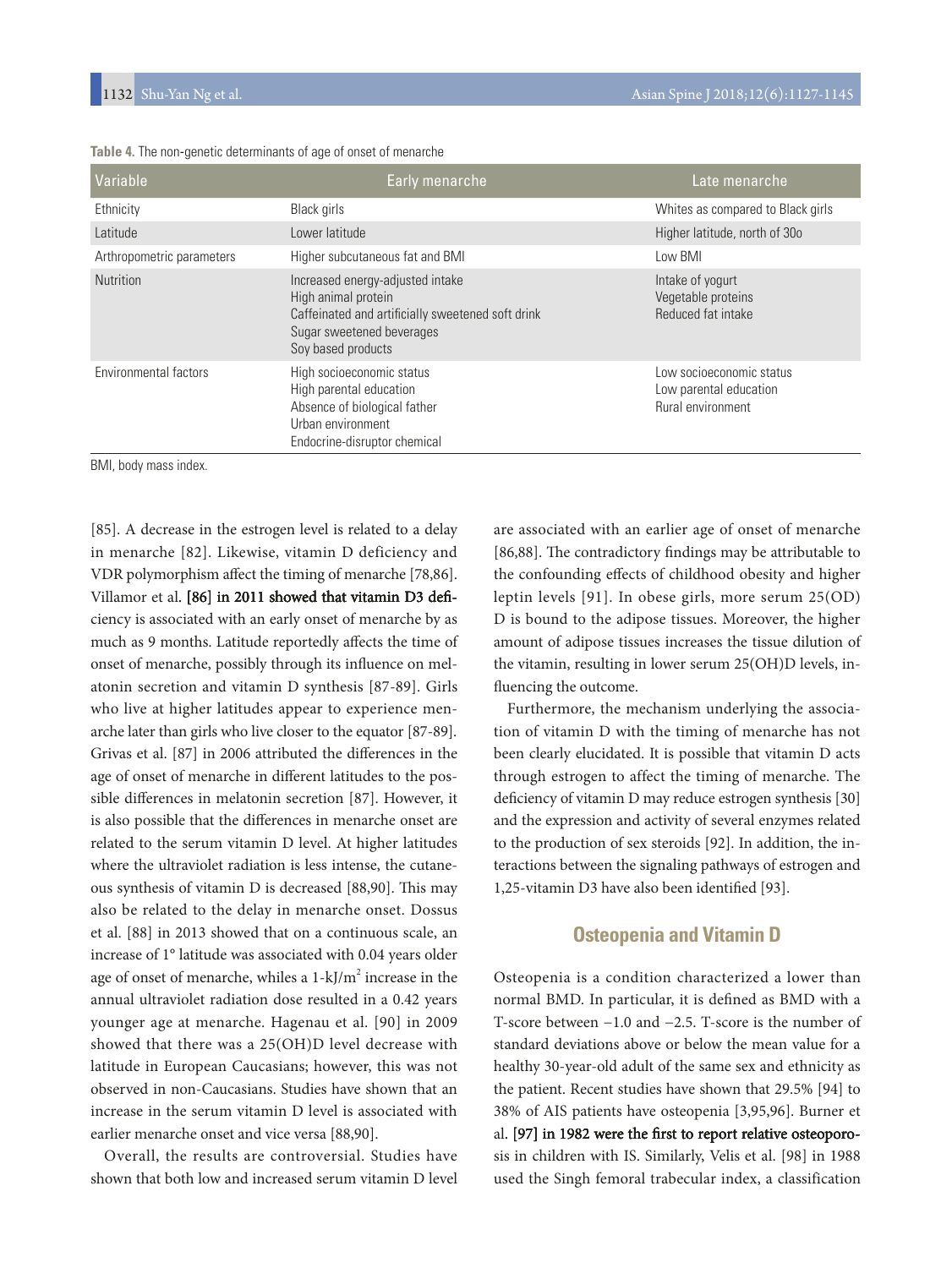system for the bone density of the femoral neck based on the visibility of the trabecular types that can be seen in the femoral neck to show that scoliosis patients presented with early trabecular bone loss in the hips. Thereafter, osteopenia in AIS patients has been confirmed in many studies [95,99-101] using dual photon-absorptiometry and dual energy X-ray absorptiometry. Osteopenia has been found not only in the spine [3,99], but also in the radius [102], hips [99-101], and tibia; therefore, the decrease in bone density is a generalized rather than a local phenomenon.

Follow-up studies have also shown that the bone quality in AIS patients is also afected [100,102]. Tam et al. [102] in 2014 found that the cortical density of the radius of the non-dominant hand of AIS patients was signifcantly reduced as compared to that in healthy controls. The trabecular density, trabecular number, and thickness also reportedly decreased [102], making the patients prone to fracture.

Further, the presence of a generalized reduction in BMD prompted Cheng et al. [3] in 1999 to suggest that osteopenia may have an etiopathogenetic role in AIS. Lee et al. [4] in 2005 demonstrated that BMD was inversely related to curve severity in 919 girls with AIS during the peri-pubertal period. AIS patients with lower BMD generally had a higher Cobb angle, while those with normal BMD had smaller curves [4]. This concurred with the fndings of Wang et al. [101] in 2017 In fact, Hung et al. [5] in 2005 who followed up a cohort of 324 girls with AIS until skeletal maturity or progression of curves ≥6° found that osteopenia was a significant prognostic factor for curve progression.

Lee et al. [4] in 2005 compared the calcium intake and time spent in physical activities in 596 girls with AIS girls and 302 age-matched healthy controls. They found that the median calcium intake of AIS patients did not differ significantly from that of healthy controls. However, the median time spent by the former (AIS patients) in physical activities was slightly less than that spent by the controls [5]. Other studies have shown that osteopenia observed in AIS patients is related to vitamin D insufficiency and deficiency [10,103,104]. Longitudinal and cross-sectional studies have also demonstrated that the 25(OH)D level positively correlated with BMD in healthy children and adolescents [105-108]. The serum 25(OH) D level of pre-pubertal children at ages 7.6, 9.9, and 11.8 positively correlated with cortical bone mineral content

(BMC), cortical thickness, and predicted bone strength at the age of 15.5 years [108]. Pubertal girls with lower vitamin D levels were at risk of not reaching the maximum peak bone mass, particularly at the lumbar spine [105]. Moreover, Balioglu et al. [10] recently demonstrated a negative correlation between serum vitamin D levels and the Cobb angle. Thus, these results further suggest that vitamin D may play an etiopathologic role in AIS development.

The age of onset of menarche is a determinant factor of peak BMD in young girls. Fox et al. [109] in 1993 and Tuppurainen et al. [110] in 1995 reported that BMD is related to the age of onset of menarche. Early menarche is associated with higher circulating estrogen levels during and after menarche [111,112] and a high peak bone mass [113]. Late menarche is associated with a low BMD [109,110,113]. A Chinese cohort study found patients aged <40 years who had experienced late menarche (at age >14 years) had an approximately two-fold higher risk of low areal BMD at the hips [114]. Similarly, a Korea National Health and Nutrition Examination Survey (2008– 2011) showed late menarche is associated with a lower BMD in the lumbar spine [114]. The age at menarche is correlated not only with BMD, but also with bone microstructure [115]. Young healthy girls with a higher age of onset of menarche displayed lower total volumetric BMD, cortical volumetric BMD, and cortical thickness at the forearm than those with a lower age of onset of menarche [115].

## **Hormones and Vitamin D**

Many hormones and metabolites have been implicated in the etiopathogenesis of IS. Among these, estrogen, melatonin, and leptin are important [116-121]. Platelet calmodulin and osteopontin were possibly of secondary importance in AIS pathogenesis. It is possible that all these hormones and proteins interact to infuence BMD and vertebral bone quality, thereby afecting AIS development.

### **1. Estrogen and vitamin D**

AIS prevalence is higher in girls than in boys, particularly when the Cobb angle is >30° [122]. Further, the association of greater curvatures with delayed menarche has raised the interest regarding estrogens in the scoliosis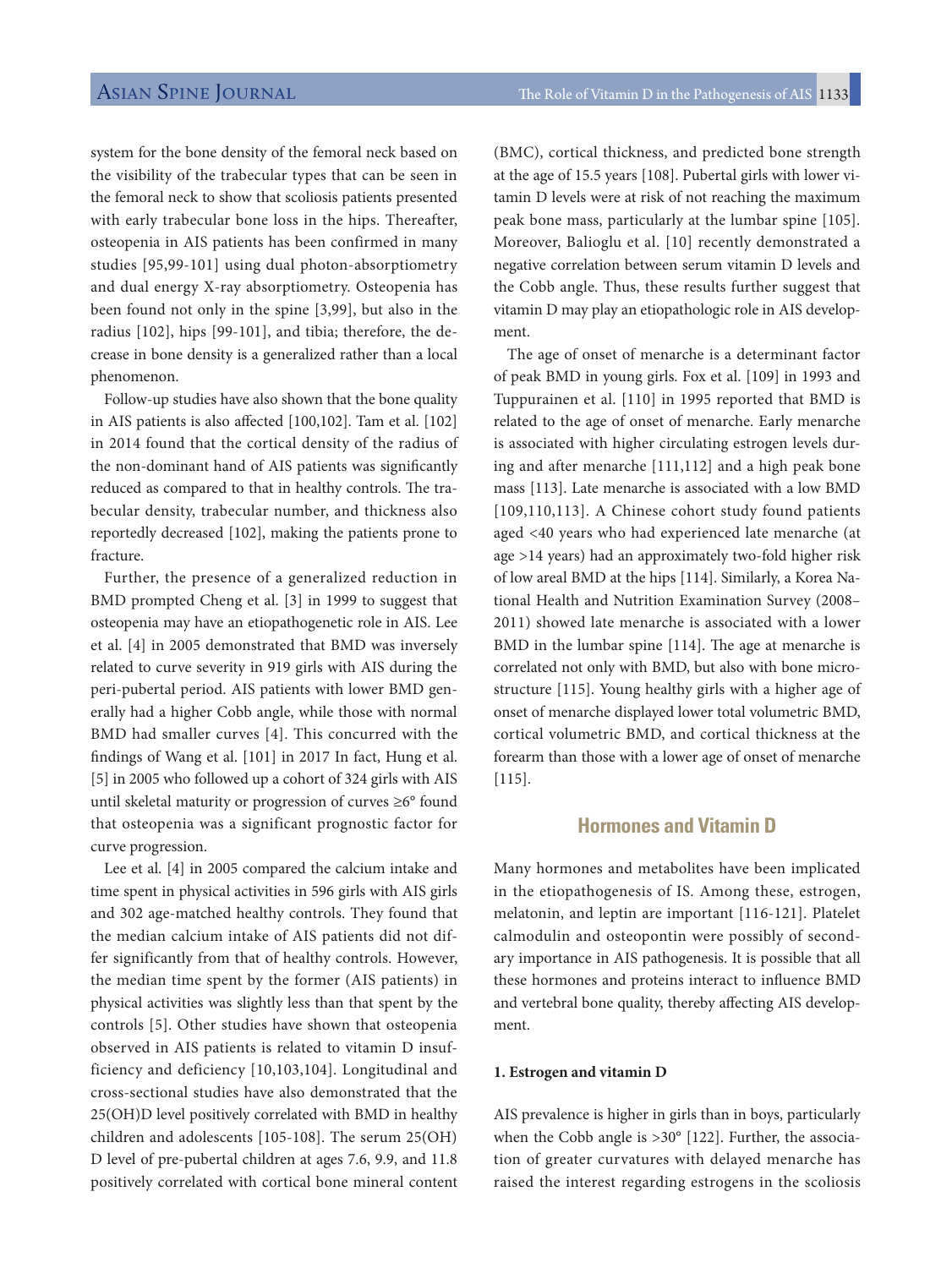communities because estrogens may play a role in the etiopathogenesis of IS [29]. The estrogen level in AIS subjects has been extensively studied. Raczkowski [123] in 2007 found no diference in the estradiol level of 27 girls with AIS and age-matched controls. The findings were supported by Sanders et al. [124] in 2007. In contrast, Kulis et al. [116] in 2006 found that the estradiol level of girls with AIS was lower than that of the age-matched controls. This was in agreement with the report of Esposito et al. [117] in 2009. In addition, Kulis et al. [125] in 2015 found that the reduction in estradiol level occurred both preand post-menarche onset in AIS patients as compared to that in healthy controls. The reduction was more significant before than after menarche onset [125].

Estrogen has multiple functions. In addition to its reproductive functions, it regulates skeletal growth and development, promotes bone absorption, is involved in matrix metabolism, and maintains normal bone density [29]. It is also involved in the normal closure of the growth plates in both sexes [126]. Thus, reduced estrogen production delays the development of bone maturity [126]. In fact, hypoestrogenism is associated with a higher prevalence of AIS [81].

Estrogen does not act alone, it interacts with melatonin and vitamin D. This interaction is achieved by the modulation of the activity of melatonin; 17-β-estradiol, an estrogen, afects the functions of melatonin [127] and

> Pineal calcification

Changes from peripheral endocrine activity

Altered pineal function

Environmental lighting

**Undefined** environmental sources

inhibits its melatonin [128]. The signaling pathways of estrogen and melatonin interact (Fig. 2) [127,129]. In addition, estrogen interacts with vitamin D (Fig. 3). Further, estrogen stimulates renal 1α-hydroxylase activity, converting 25(OH)D to 1,25-dihydroxyvitamin D, a biologically more active form of vitamin D [130]. 17-β-estradiol also upregulates the expression of the VDR gene [131] and increases intestinal calcium absorption through vitamin Ddependent mechanisms. Vitamin D is also involved in the regulation of estrogen synthesis [30]. Moreover,  $1,25(OH)$ , vitamin D3 upregulates the estrogen-binding proteins [132]. Further, the estrogen and VDR genotypes interact and infuence the age of menarche [133] and BMD [134].

#### **2. Melatonin and vitamin D**

Melatonin, also known as N-acetyl-5-methoxy tryptamine, is a hormone produced by the pineal gland in animals; it regulates sleep and wakefulness. Melatonin defciency has been implicated in AIS pathogenesis [135,136]. However, subsequent studies did not agree with the theory that melatonin defciency is a primary cause of AIS [137-139]. More recent trials, however, show that patients with severe AIS have dysfunctional melatonin signaling





**Fig. 3.** The interaction among oestrogen, vitamin D and VDR. VDR, vitamin D receptor.

**Fig. 2.** The infuence of melatonin on oestrogen production.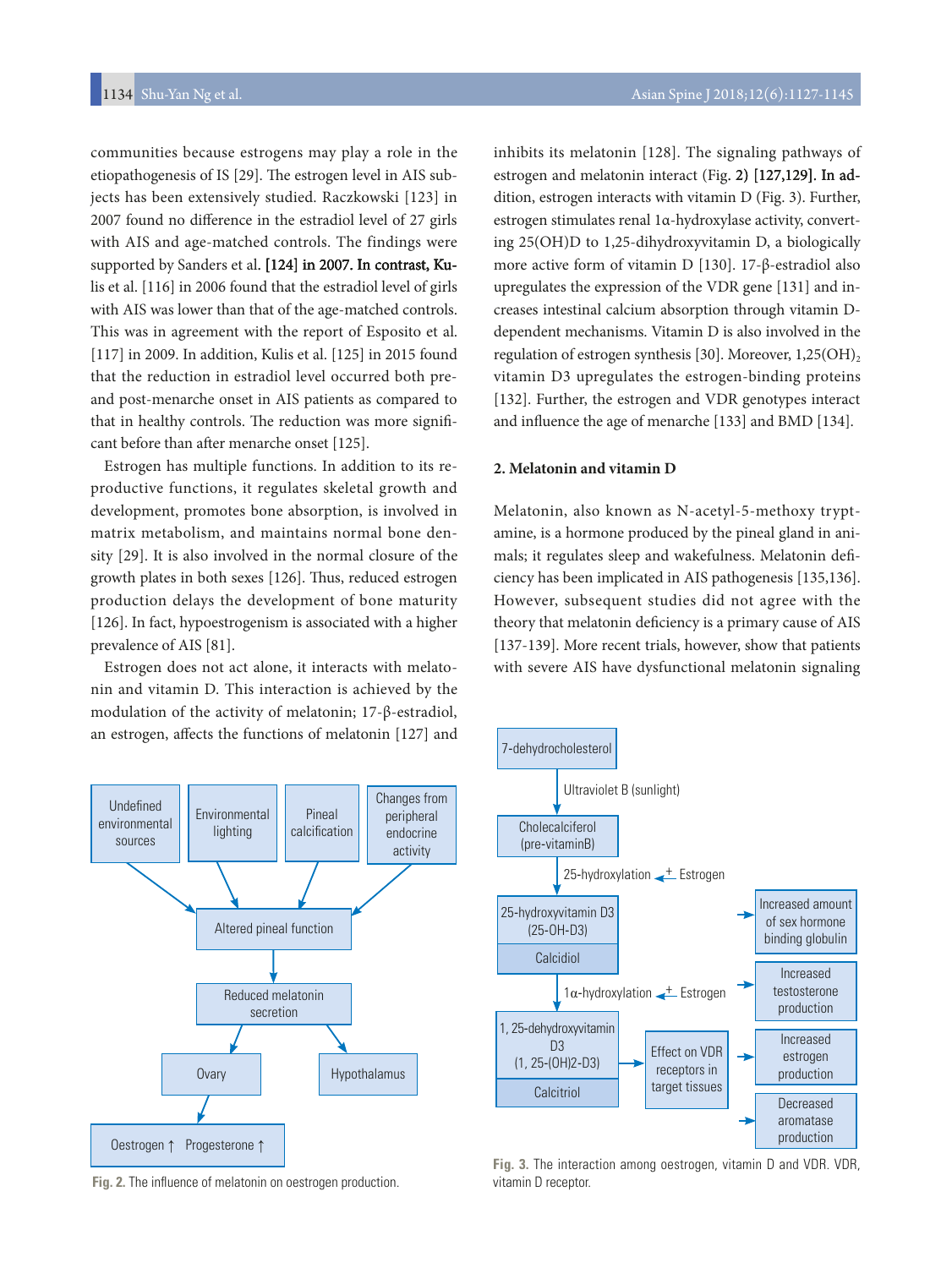### [118,119,140].

In AIS patients, melatonin possibly exerts its effects through its influence on bone growth and development. Melatonin induces the proliferation and stimulation of type I collagen synthesis in primary human osteoblasts [141,142] and enhances osteoid mineralization and osteoblast diferentiation in mice and rat cell cultures [143]. Reduce melatonin secretion may contribute to the development of osteoporosis in humans [129]. Epidemiological studies on a study sample comprising more than 38,000 postmenopausal women who worked night shifs for ≥20 years demonstrated significantly increased risks of wrist and hip fractures over an 8-year follow-up period in these women as compared to those in women who had never worked night shifts [144]. Night shift work disturbs the patterns of melatonin secretion with severe circadian rhythm disruption [145].

It is noteworthy that vitamin D and melatonin reportedly interact with each other. In multiple sclerosis patients treated with interferon β (IFN-β), natural cell-signaling proteins produced by the body that have antiviral, immunomodulatory, and antiproliferative properties, melatonin secretion was negatively correlated with alterations in the serum 25(OH)D levels [146]. In a randomized control study, 3-month supplementation with a high dose of vitamin D to 40 IFN-β treated multiple sclerosis patients signifcantly decreased the overnight secretion of melatonin [146]. The reduction in the serum 25(OH)D levels was accompanied by an increase in the nighttime secretion of melatonin [146].

It is possible that 25-hydroxyvitamin D is a mediator in melatonin production [146]. Melanin production from the pineal gland is stimulated by darkness and inhibited by light. Photic stimulation from the retina is transmitted to the pineal gland via the suprachiasmatic nucleus of the hypothalamus [147]. VDR is strongly expressed in the supraoptic nucleus of the hypothalamus; therefore, Golan et al (2013) speculated that 25(OH)D acted as mediator, transmitting the 'message of light' to the pineal glands, leading to decreased melatonin synthesis (Fig. 1) [146].

#### **3. Leptin and vitamin D**

Leptin is an adipocyte-derived hormone; once synthesized, it is released into the blood stream to stimulate the brain for the regulation of appetite and energy consumption. In obese subjects with a large fat mass, leptin secre-

tion is increased. In contrast, it is reduced in lean individuals.

Leptin primarily suppresses appetite and maintains the energy homeostasis. It also afects bone metabolism [148] and the production of gonadal hormones by its efects on the hypothalamus [149]. Several girls with AIS girls have low leptin levels with other risk factors associated with AIS, including a low body mass index (BMI), reduced bone mass, and delayed puberty [80,150,151]; thus, low leptin levels are believe to be a cause of AIS [120,121].

Leptin primarily influences bone metabolism via two different pathways, the central and peripheral pathways that favor the breakdown and formation of the bones, respectively. In mice, the intracerebroventricular infusion of leptin stimulates hypothalamic leptin receptor expression and the sympathetic nervous system, enhancing bone resorption [151,152]. However, peripherally, leptin promotes the diferentiation of bone marrow stromal cells into osteoblasts and decreases the breakdown of bones, thus encouraging bone formation [153,154]. Thus, skeletal bone mass depends on the interplay of these two mechanisms [153]. Low leptin levels are reportedly associated with abnormal bone microarchitecture [149].

Leptin may also possibly influence AIS pathogenesis via its efects on puberty, although the results are controversial. Leptin plays a signifcant role in the maintenance of the hypothalamic-gonadal-pituitary axis; it acts on the hypothalamus, pituitary gland, and gonadal glands as if they form a single entity acting collaboratively. Matkovic et al. [155] in 1997 demonstrated that leptin levels were inversely correlated with age of onset of menarche in girls with and without AIS. Low leptin levels are associated with delayed puberty [149,150]. The replacement of leptin in deficient individuals restored puberty and fertility [156].

Burwell et al. [121] in 2016 recently postulated that a reduction in the serum leptin levels plays a role in the cascade of AIS pathogenesis. Clinical studies have shown that serum leptin concentration is proportional to the total body weight, fat mass, [148] and vitamin D level [157]. Elevated serum leptin levels are observed in obese individuals, while reduced levels are seen in those with a low body weight [148]. Clark et al. [120] in 2014 investigated the relationship of BMI at the age of 10 years and the presence of scoliosis at the age of 15 years. They found a negative association between the BMI/body weight at the age of 10 years and scoliosis at the age of 15 years, with a 20% reduced risk of scoliosis per one standard deviation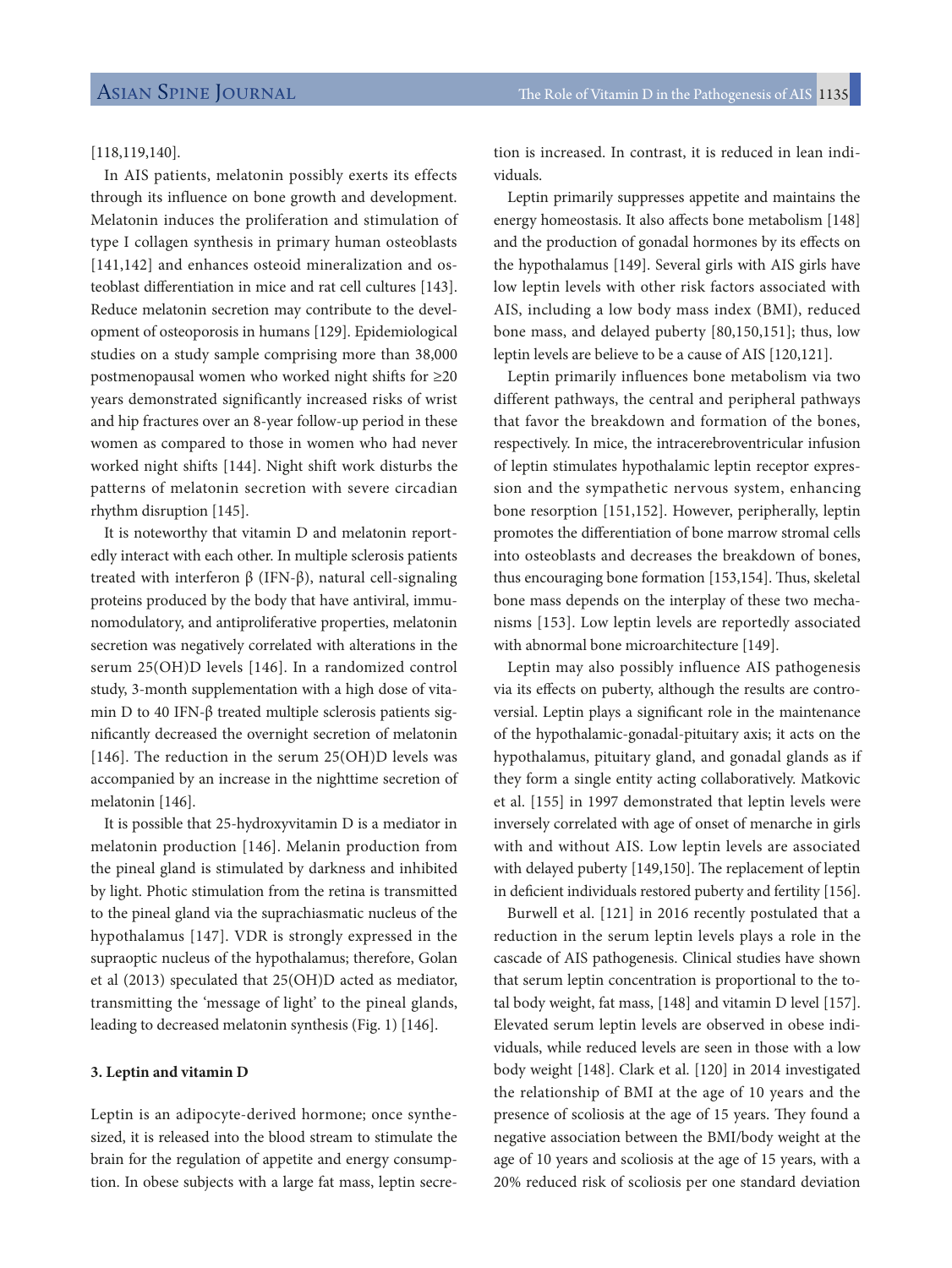increase in the BMI. This suggested that girls with a lower BMI are at a higher risk of scoliosis [120].

Leptin levels are also associated with serum vitamin D levels. Menendez et al. [158] in 2001 and Kim et al. [159] in 2013 have shown an inverse relationship between leptin levels and 25(OH)D levels. A reduction in the 25(OH)D level is associated with an increase in the leptin level and vice versa. In obese subjects, leptin is secreted by the adipose tissue to induce satiety. In the presence of abundant adipose tissue, more vitamin D is absorbed into the tissue, reducing the circulating vitamin D level. In contrast, in lean individuals who have less adipose tissue, less leptin is secreted. Moreover, less vitamin D is absorbed into the adipose tissue. This increases the circulating vitamin D levels [158]. Thus, it is clear that 25(OH)D negatively and powerfully controls leptin secretion by the human adipose tissue [158].

# **The Role of Vitamin D in the Etiopathogenesis of Adolescent Idiopathic Scoliosis**

Currently, AIS is considered a multifactorial heterogeneous disease [160], with genetic and environmental factors influencing its etiopathogenesis [161,162]. Vitamin D deficiency and osteopenia were prevalent among AIS patients [10] and were positively correlated with the Cobb angle. Therefore, we speculated that vitamin D deficiency may play a role in AIS development, possibly by infuencing fbrosis regulation [163], postural control, and regulation of bone metabolism [10] (Table 5).

In children with vitamin D deficiency, spinal cord or spinal column injury in children may be repaired by fibrosis, setting the background for the tethering of the nerve roots. Abe et al. [24] in 2017 injured the right side of the paravertebral muscles of 30, 8-week-old male rats. Thereafter, they performed histological examination and comparison of the muscle fibers and dorsal root ganglia

| <b>Table 5.</b> Factors that contribute to decreased serum vitamin D level |  |
|----------------------------------------------------------------------------|--|
|----------------------------------------------------------------------------|--|

| Factors                        |
|--------------------------------|
| Decrease in fat intake         |
| Decrease in cholesterol intake |
| Decrease in sun exposure       |
| Staying in-door                |
| Higher latitude                |
| Insufficient magnesium intake  |
| Gut absorption problems        |

on both the sides 1–3 weeks post-intervention. They found the cicatrix formed after the injury may sensitize the dominant nerve in the dorsal root ganglia [24]. Li et al. [25] in 2016 studied the efects of compression of the sciatic nerve in rats to investigate the pathological alterations in the neurons of the dorsal root ganglia [25]. They reported at 3 weeks after the compression, collagen fibers accumulated around the compressed sciatic nerve, and at 8 weeks, excessive collagen formation with muscle atrophy was observed [25]. The volume of collagen gradually and significantly increased following sciatic nerve compression. The amount of collagen I fibers surrounding the ipsilateral dorsal root ganglion was higher than that on the contralateral side [25], suggesting that injuries to the paravertebral muscles and nerve roots are healed with fbrosis. It is possible that in a subset of AIS patients with vitamin D deficiency, spinal injury in childhood is healed by fibrosis, with resultant nerve root tethering. As per clinical reports, fibrosis and scar tissue formation after surgery in childhood may be associated with AIS [164,165]. Lebel and Lebel [164] in 2016 reported a case of a female patient with AIS who underwent surgical excision of a 4-cm benign ganglioblastoma from the left posterior rib cage at the age of 3 years. Post-surgical radiographs at the age of 8 years showed fusion of left 4th and 5th ribs. The patient was diagnosed with AIS at 11 years of age [164]. Similarly, Brooks et al. [165] in 2009 reported a case of AIS, possibly secondary to right inguinal herniorrhaphy performed before 6.25 years of age. By the age of 6.5 years, an asymmetric posture was apparent in a casual photograph, and after puberty, a marked deformity was evident [165].

Artaza and Norris [163] in 2009 exposed mesenchymal multipotent cells to the active form of vitamin D. They found that vitamin D decreased the expression of transforming growth factor β 1 and the plasminogen activator inhibitor, both of which are profbrotic factors, leading to reduced collagen deposition.

Vitamin D deficiency is also found to reduce postural control; supplementation of vitamin D improves the postural control in elderly individuals with vitamin D deficiency [69-71]. Whether this has any implications in AIS subjects warrants further investigation.

Insufficiency and deficiency of vitamin D may also play a role in AIS pathogenesis through its effects on bone metabolism. Vitamin D possibly interacts with estrogen, melatonin, and leptin to afect the BMD and BMC of the bones, including the vertebrae [3,9,10,30,131,146,158].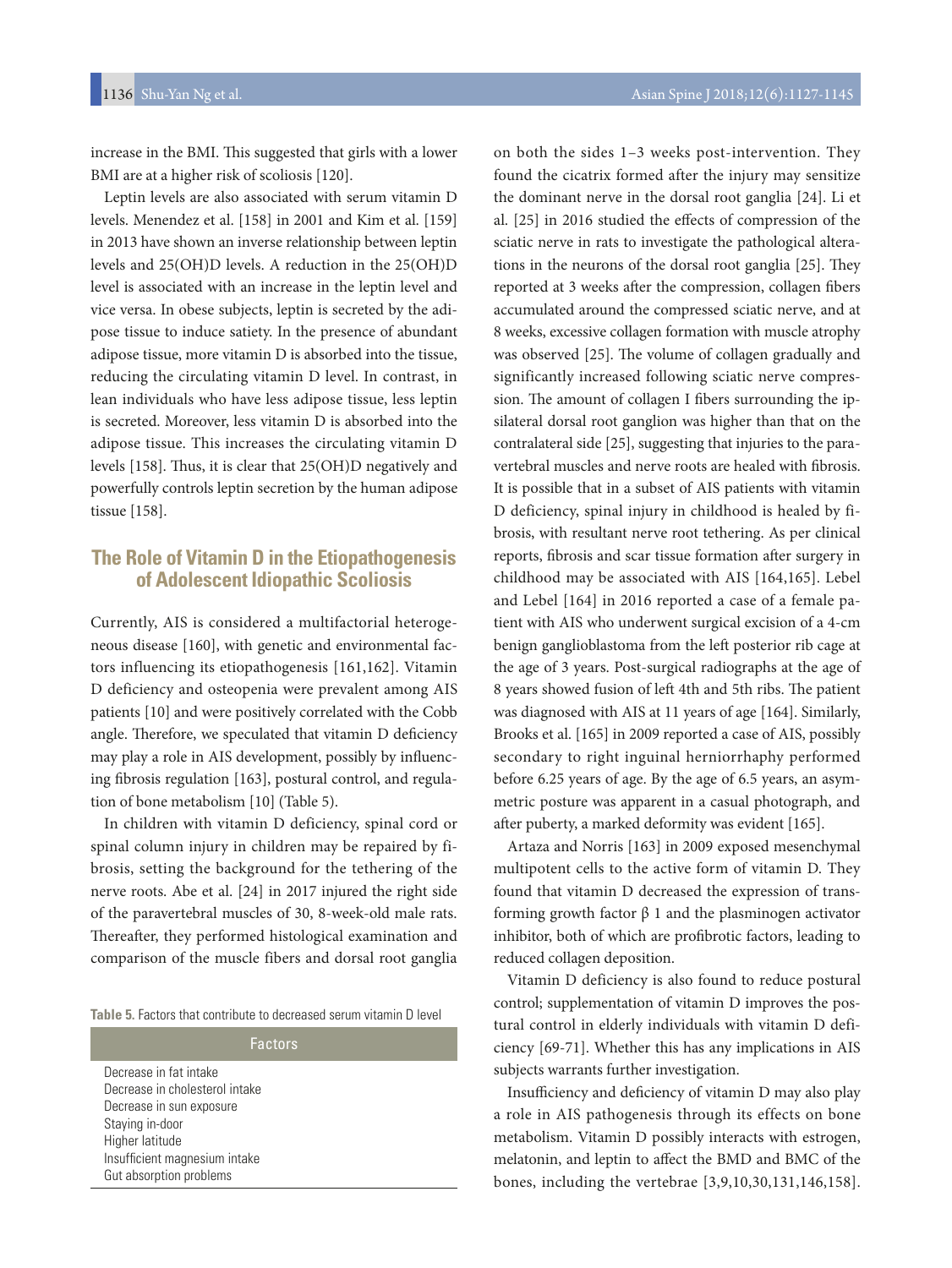Recently, vitamin K2 was also found to be important for regulating bone metabolism. Vitamin K2 facilitates the deposition of calcium in the bones by the carboxylation of osteocalcin, the synthesis of which is induced by 1,25-(OH)2D3 [166]. Vitamin D deficiency reduces the carboxylation of osteocalcin and reduces the BMC of the total body and the lumbar spine [167]. It is noteworthy that many peri-pubertal healthy adolescents have subclinical defciency of vitamin D [105,168-170] and vitamin K2  $[167,171,172]$ . This may be attributable to the high bone turnover in children [105,172] and the fat-restricted diet that is commonly enforced by the parents, given the fact that both vitamin D and K2 are fat-soluble vitamins. Defciency of vitamin D, vitamin K2, estrogen, melatonin, and leptin levels is associated with a reduction in the BMD [8,9,129,150,173]. It is possible that the resultant osteopenia from the defciencies make the vertebrae susceptible to wedge deformity in the early stages of AIS [174-181], contributing to the initiation and/or progression of the curvature.

Recent studies have shown that asymmetric loading of the osteopenic vertebrae may cause vertebral wedging through creeping, a continuous deformation under constant load [182,183]. Lowered vertebral BMD is associated with a higher Cobb angle and increased risk for curve progression [4,5,184]. Studies have shown that sustained compressive loading can cause progressive and measurable creep deformity in osteopenic elderly human vertebrae [182,183], with a mean BMD <0.15  $\rm g/cm^3$  that results in vertebral wedging [182]. Wren et al. [185] in 2017 reported that lateral thoracic vertebral body wedging is negatively correlated with the vertebral cross-sectional area (CSA) in girls with AIS. Thus, vertebral body wedging is more likely to occur in the thoracic spine that has a small vertebral CSA, particularly in the presence of osteopenia [186]. In skeletally immature patients, continuous asymmetric growth on the concave and convex sides of a scoliosis curve would increase vertebral wedging, further contributing to an increase in the curvature [185,187].

# **Conclusions**

Our literature review demonstrated an association between vitamin D status and BMD, menarche, and other hormones. Although lower vitamin D levels are correlated with the Cobb angle, the relationship between vitamin D and AIS may not be casual. Further studies are required to determine whether vitamin D defnitely plays a casual role in the etiopathogenesis of AIS and whether vitamin D defciency is related to the tethering of the nerve roots and postural control dysfunctions observed in some AIS subjects. Longitudinal studies may also be required to examine the efects of fat-restricted diets as well as vitamin D and K2 supplementation on the progression and management of the scoliosis curves.

Further, it may be interesting to determine if the widespread deficiencies of vitamin D and K2 in adolescents are related to the increased need for vitamin D and K2 during pubertal growth and/or to the adherence to the now challenged fat- and cholesterol-restricted diets [188] that have been promoted since the early 1980s to reduce the risk of cardiovascular diseases.

# **Confict of Interest**

No potential confict of interest relevant to this article was reported.

# **References**

- 1. Konieczny MR, Senyurt H, Krauspe R. Epidemiology of adolescent idiopathic scoliosis. J Child Orthop 2013;7:3-9.
- 2. Burwell RG, Dangerfield PH, Freeman BJ. Concepts on the pathogenesis of adolescent idiopathic scoliosis: bone growth and mass, vertebral column, spinal cord, brain, skull, extra-spinal left-right skeletal length asymmetries, disproportions and molecular pathogenesis. Stud Health Technol Inform 2008;135:3-52.
- 3. Cheng JC, Guo X, Sher AH. Persistent osteopenia in adolescent idiopathic scoliosis: a longitudinal follow up study. Spine (Phila Pa 1976) 1999;24:1218-22.
- 4. Lee WT, Cheung CS, Tse YK, et al. Association of osteopenia with curve severity in adolescent idiopathic scoliosis: a study of 919 girls. Osteoporos Int 2005;16:1924-32.
- 5. Hung VW, Qin L, Cheung CS, et al. Osteopenia: a new prognostic factor of curve progression in adolescent idiopathic scoliosis. J Bone Joint Surg Am 2005;87:2709-16.
- 6. Schlosser TP, van der Heijden GJ, Versteeg AL, Castelein RM. How 'idiopathic' is adolescent idiopathic scoliosis?: a systematic review on associated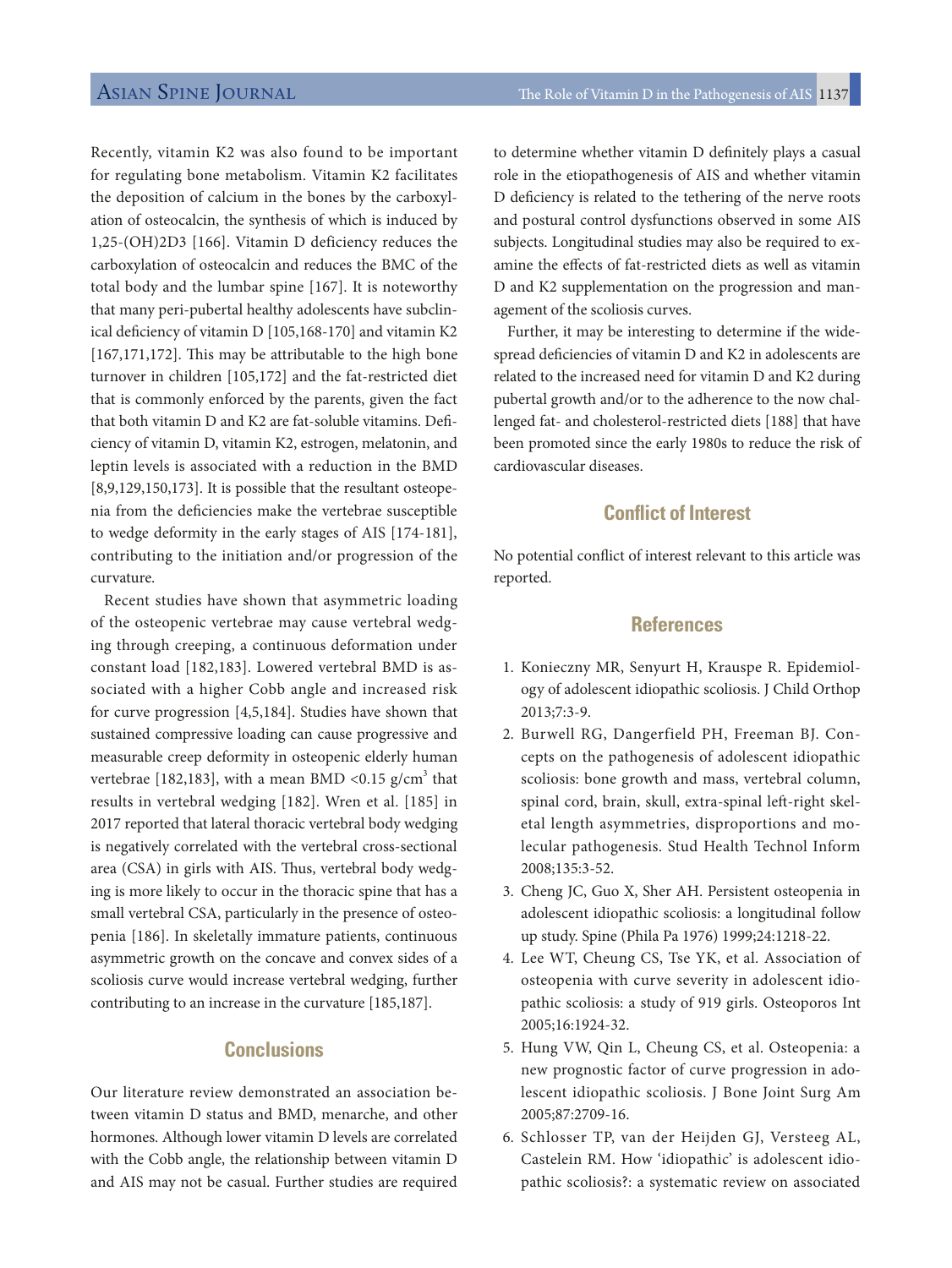abnormalities. PLoS One 2014;9:e97461.

- 7. Akdeniz S, Hepguler S, Ozturk C, Atamaz FC. The relation between vitamin D and postural balance according to clinical tests and tetrax posturography. J Phys Ther Sci 2016;28:1272-7.
- 8. Viapiana O, Gatti D, Rossini M, Idolazzi L, Fracassi E, Adami S. Vitamin D and fractures: a systematic review. Reumatismo 2007;59:15-9.
- 9. Gatti D, El Ghoch M, Viapiana O, et al. Strong relationship between vitamin D status and bone mineral density in anorexia nervosa. Bone 2015;78:212-5.
- 10. Balioglu MB, Aydin C, Kargin D, et al. Vitamin-D measurement in patients with adolescent idiopathic scoliosis. J Pediatr Orthop B 2017;26:48-52.
- 11. Wynne-Davies R. Familial (idiopathic) scoliosis: a family survey. J Bone Joint Surg Br 1968;50:24-30.
- 12. Riseborough EJ, Wynne-Davies R. A genetic survey of idiopathic scoliosis in Boston, Massachusetts. J Bone Joint Surg Am 1973;55:974-82.
- 13. Tang NL, Yeung HY, Hung VW, et al. Genetic epidemiology and heritability of AIS: a study of 415 Chinese female patients. J Orthop Res 2012;30:1464-9.
- 14. Favaro D. Genetic pathway analysis of adolescent idiopathic scoliosis [bachelor's thesis]. Meadville (PA): Allegheny College; 2017.
- 15. Wang K, Li M, Hakonarson H. Analysing biological pathways in genome-wide association studies. Nat Rev Genet 2010;11:843-54.
- 16. Manolio TA. Bringing genome-wide association fndings into clinical use. Nat Rev Genet 2013;14:549-58.
- 17. Moore TJ, Furberg CD. The safety risks of innovation: the FDA's Expedited Drug Development Pathway. JAMA 2012;308:869-70.
- 18. Kutmon M, Rieswijk L. Spinal cord injury (bos taurus) [Internet]. San Francisco (CA): WikiPathways; 2016 [cited 2017 Sep 30]. Available from: http://www. wikipathways.org/index.php/Pathway:WP3186.
- 19. Teitelbaum SL, Bone JM, Stein PM, et al. Calcifediol in chronic renal insufficiency: skeletal response. JAMA 1976;235:164-7.
- 20. Barchetta I. Could vitamin d supplementation beneft patients with chronic liver disease? Gastroenterol Hepatol (N Y) 2012;8:755-7.
- 21. Zhang Z, Yu X, Fang X, et al. Preventive effects of vitamin D treatment on bleomycin-induced pulmonary fbrosis. Sci Rep 2015;5:17638.
- 22. Ramirez AM, Wongtrakool C, Welch T, Steinmeyer

A, Zugel U, Roman J. Vitamin D inhibition of profbrotic efects of transforming growth factor beta1 in lung fbroblasts and epithelial cells. J Steroid Biochem Mol Biol 2010;118:142-50.

- 23. Zhang GY, Cheng T, Luan Q, et al. Vitamin D: a novel therapeutic approach for keloid, an in vitro analysis. Br J Dermatol 2011;164:729-37.
- 24. Abe K, Inage K, Sakuma Y, et al. Evaluation of histological changes in back muscle injuries in rats over time. Asian Spine J 2017;11:88-92.
- 25. Li Q, Chen J, Chen Y, Cong X, Chen Z. Chronic sciatic nerve compression induces fbrosis in dorsal root ganglia. Mol Med Rep 2016;13:2393-400.
- 26. Boyan BD, Schwartz Z, Swain LD. In vitro studies on the regulation of endochondral ossification by vitamin D. Crit Rev Oral Biol Med 1992;3:15-30.
- 27. Dziewiatkowski DD. Vitamin D and endochondral ossifcation in the rat as indicated by the use of sulfur-35 and phosphorus-32. J Exp Med 1954;100:25- 32.
- 28. Moldovan F, Hassan A, Bagu E, Zaouter C, Patten SA. Could estrogen impact a new pertinent gene for AIS? Scoliosis 2015;10(Suppl 1):O2. https://doi. org/10.1186/1748-7161-10-S1-O2.
- 29. Leboeuf D, Letellier K, Alos N, Edery P, Moldovan F. Do estrogens impact adolescent idiopathic scoliosis? Trends Endocrinol Metab 2009;20:147-52.
- 30. Kinuta K, Tanaka H, Moriwake T, Aya K, Kato S, Seino Y. Vitamin D is an important factor in estrogen biosynthesis of both female and male gonads. Endocrinology 2000;141:1317-24.
- 31. Halloran BP, DeLuca HF. Effect of vitamin D deficiency on fertility and reproductive capacity in the female rat. J Nutr 1980;110:1573-80.
- 32. Knight JA, Wong J, Blackmore KM, Raboud JM, Vieth R. Vitamin D association with estradiol and progesterone in young women. Cancer Causes Control 2010;21:479-83.
- 33. Arai S, Ohtsuka Y, Moriya H, Kitahara H, Minami S. Scoliosis associated with syringomyelia. Spine (Phila Pa 1976) 1993;18:1591-2.
- 34. Isu T, Chono Y, Iwasaki Y, et al. Scoliosis associated with syringomyelia presenting in children. Childs Nerv Syst 1992;8:97-100.
- 35. Cheng JC, Chau WW, Guo X, Chan YL. Redefning the magnetic resonance imaging reference level for the cerebellar tonsil: a study of 170 adolescents with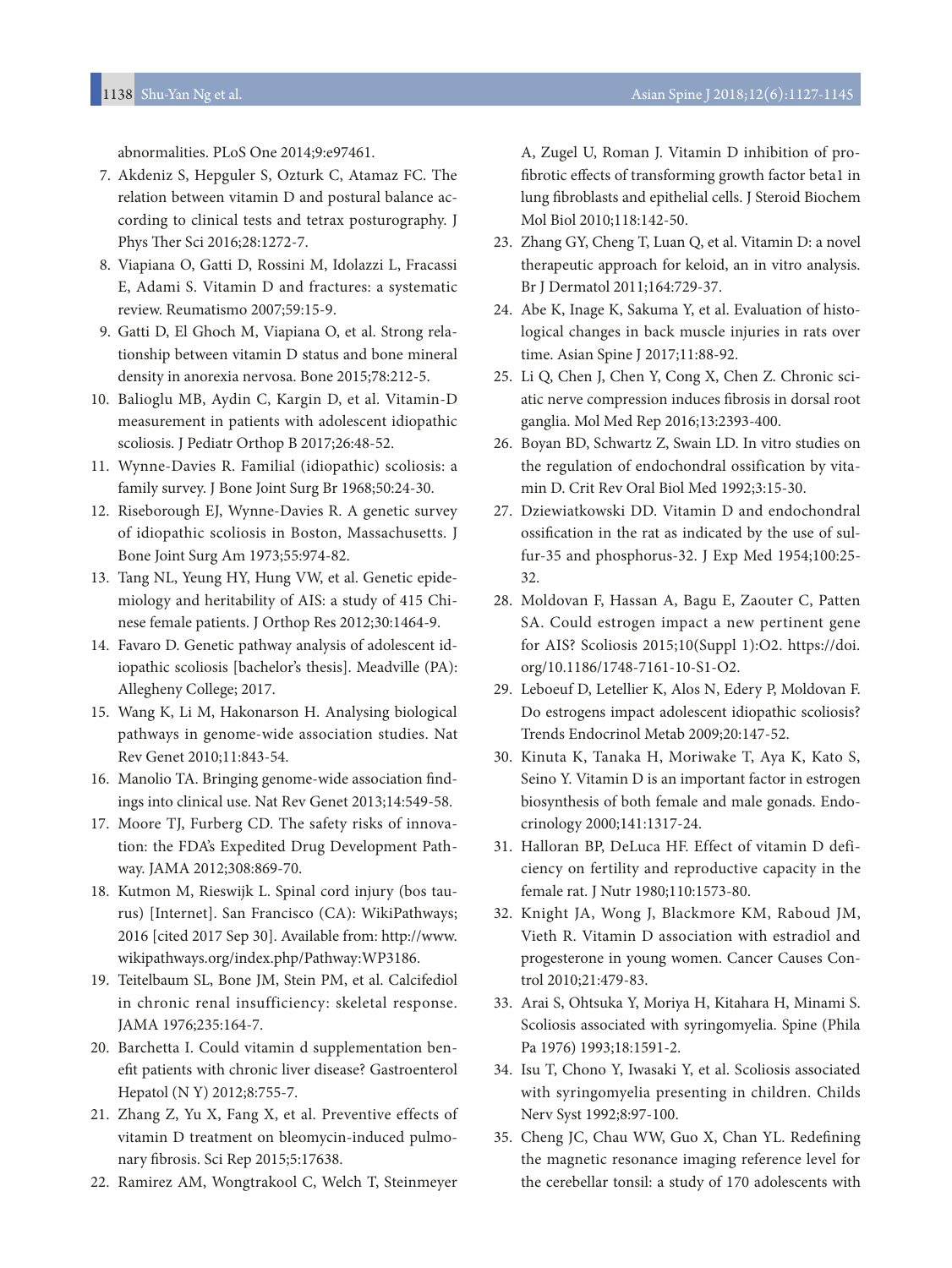normal versus idiopathic scoliosis. Spine (Phila Pa 1976) 2003;28:815-8.

- 36. Chu WC, Man GC, Lam WW, et al. A detailed morphologic and functional magnetic resonance imaging study of the craniocervical junction in adolescent idiopathic scoliosis. Spine (Phila Pa 1976) 2007;32:1667-74.
- 37. Sun X, Qiu Y, Zhu Z, et al. Variations of the position of the cerebellar tonsil in idiopathic scoliotic adolescents with a cobb angle >40 degrees: a magnetic resonance imaging study. Spine (Phila Pa 1976) 2007;32:1680-6.
- 38. Dretakis EK. Brain-stem dysfunction and idiopathic scoliosis. Stud Health Technol Inform 2002;91:422-7.
- 39. Geissele AE, Kransdorf MJ, Geyer CA, Jelinek JS, Van Dam BE. Magnetic resonance imaging of the brain stem in adolescent idiopathic scoliosis. Spine (Phila Pa 1976) 1991;16:761-3.
- 40. Chu WC, Shi L, Wang D, et al. Variations of semicircular canals orientation and left-right asymmetry in adolescent idiopathic scoliosis (AIS) comparing with normal controls: MR morphometry study using advanced image computation techniques. Stud Health Technol Inform 2008;140;333.
- 41. Simoneau M, Richer N, Mercier P, Allard P, Teasdale N. Sensory deprivation and balance control in idiopathic scoliosis adolescent. Exp Brain Res 2006;170:576-82.
- 42. Barrack RL, Wyatt MP, Whitecloud TS 3rd, Burke SW, Roberts JM, Brinker MR. Vibratory hypersensitivity in idiopathic scoliosis. J Pediatr Orthop 1988;8:389-95.
- 43. Wiener-Vacher SR, Mazda K. Asymmetric otolith vestibulo-ocular responses in children with idiopathic scoliosis. J Pediatr 1998;132:1028-32.
- 44. Pialasse JP, Descarreaux M, Mercier P, Blouin J, Simoneau M. The vestibular-evoked postural response of adolescents with idiopathic scoliosis is altered. PLoS One 2015;10:e0143124.
- 45. Guo X, Chau WW, Hui-Chan CW, Cheung CS, Tsang WW, Cheng JC. Balance control in adolescents with idiopathic scoliosis and disturbed somatosensory function. Spine (Phila Pa 1976) 2006;31:E437-40.
- 46. Lao ML, Chow DH, Guo X, Cheng JC, Holmes AD. Impaired dynamic balance control in adolescents with idiopathic scoliosis and abnormal somatosensory evoked potentials. J Pediatr Orthop 2008;28:846-9.
- 47. Beaulieu M, Toulotte C, Gatto L, et al. Postural imbalance in non-treated adolescent idiopathic scoliosis at different periods of progression. Eur Spine J 2009;18:38-44.
- 48. Veldhuizen AG, Wever DJ, Webb PJ. The aetiology of idiopathic scoliosis: biomechanical and neuromuscular factors. Eur Spine J 2000;9:178-84.
- 49. Haumont T, Gauchard GC, Lascombes P, Perrin PP. Postural instability in early-stage idiopathic scoliosis in adolescent girls. Spine (Phila Pa 1976) 2011;36:E847-54.
- 50. McGrath JJ, Feron FP, Burne TH, Mackay-Sim A, Eyles DW. Vitamin D3-implications for brain development. J Steroid Biochem Mol Biol 2004;89-90:557-60.
- 51. Hawes JE, Tesic D, Whitehouse AJ, Zosky GR, Smith JT, Wyrwoll CS. Maternal vitamin D deficiency alters fetal brain development in the BALB/c mouse. Behav Brain Res 2015;286:192-200.
- 52. Cui X, Gooch H, Petty A, McGrath JJ, Eyles D. Vitamin D and the brain: genomic and non-genomic actions. Mol Cell Endocrinol 2017;453:131-43.
- 53. Stumpf WE, Sar M, Reid FA, Tanaka Y, DeLuca HF. Target cells for 1,25-dihydroxyvitamin D3 in intestinal tract, stomach, kidney, skin, pituitary, and parathyroid. Science 1979;206:1188-90.
- 54. Stumpf WE, Sar M, Narbaitz R, Reid FA, DeLuca HF, Tanaka Y. Cellular and subcellular localization of 1,25-(OH)2-vitamin D3 in rat kidney: comparison with localization of parathyroid hormone and estradiol. Proc Natl Acad Sci U S A 1980;77:1149-53.
- 55. Stumpf WE, O'Brien LP. 1,25 (OH)2 vitamin D3 sites of action in the brain: an autoradiographic study. Histochemistry 1987;87:393-406.
- 56. Eyles D, Brown J, Mackay-Sim A, McGrath J, Feron F. Vitamin D3 and brain development. Neuroscience 2003;118:641-53.
- 57. Feron F, Burne TH, Brown J, et al. Developmental vitamin D3 defciency alters the adult rat brain. Brain Res Bull 2005;65:141-8.
- 58. Annweiler C, Montero-Odasso M, Hachinski V, Seshadri S, Bartha R, Beauchet O. Vitamin D concentration and lateral cerebral ventricle volume in older adults. Mol Nutr Food Res 2013;57:267-76.
- 59. Annweiler C, Beauchet O, Bartha R, Hachinski V, Montero-Odasso M; WALK Team (Working group Angers-London for Knowledge). Vitamin D and caudal primary motor cortex: a magnetic resonance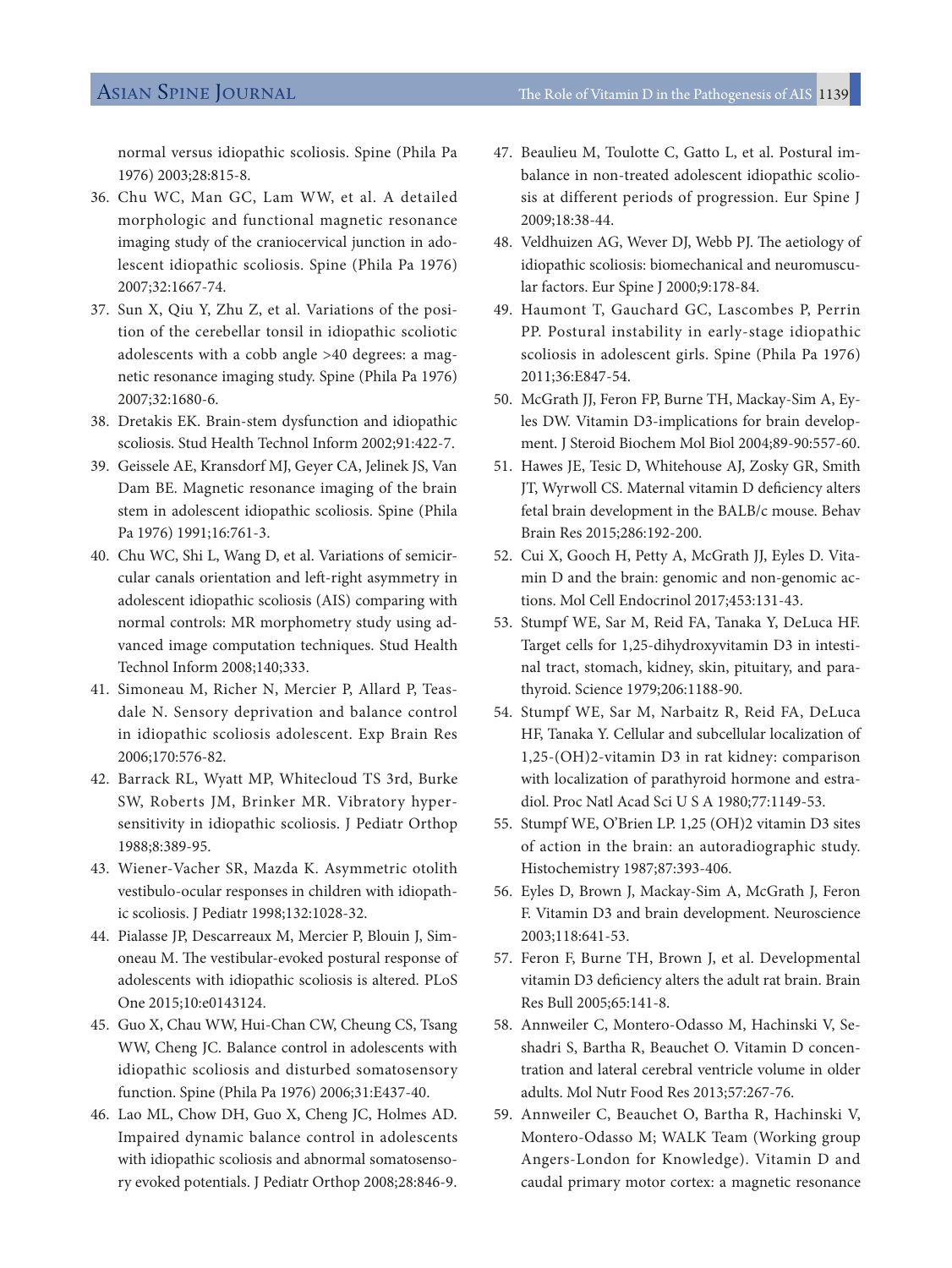spectroscopy study. PLoS One 2014;9:e87314.

- 60. Eyles DW, Smith S, Kinobe R, Hewison M, McGrath JJ. Distribution of the vitamin D receptor and 1 alpha-hydroxylase in human brain. J Chem Neuroanat 2005;29:21-30.
- 61. Gezen-Ak D, Dursun E, Yilmazer S. Vitamin D inquiry in hippocampal neurons: consequences of vitamin D-VDR pathway disruption on calcium channel and the vitamin D requirement. Neurol Sci 2013;34:1453-8.
- 62. Pérez-Fernandez R, Alonso M, Segura C, et al. Vitamin D receptor gene expression in human pituitary gland. Life Sci 1997;60:35-42.
- 63. Kuether TA, Piatt JH. Chiari malformation associated with vitamin D-resistant rickets: case report. Neurosurgery 1998;42:1168-71.
- 64. Zhang W, Sha S, Xu L, Liu Z, Qiu Y, Zhu Z. The prevalence of intraspinal anomalies in infantile and juvenile patients with "presumed idiopathic" scoliosis: a MRI-based analysis of 504 patients. BMC Musculoskelet Disord 2016;17:189.
- 65. Minasyan A, Keisala T, Zou J, et al. Vestibular dysfunction in vitamin D receptor mutant mice. J Steroid Biochem Mol Biol 2009;114:161-6.
- 66. Beauchet O, Annweiler C, Verghese J, Fantino B, Herrmann FR, Allali G. Biology of gait control: vitamin D involvement. Neurology 2011;76:1617-22.
- 67. Krause M, Anschutz W, Vettorazzi E, Breer S, Amling M, Barvencik F. Vitamin D deficiency intensifies deterioration of risk factors, such as male sex and absence of vision, leading to increased postural body sway. Gait Posture 2014;39:166-71.
- 68. Kaluef AV, Lou YR, Laaksi I, Tuohimaa P. Impaired motor performance in mice lacking neurosteroid vitamin D receptors. Brain Res Bull 2004;64:25-9.
- 69. Anek A, Bunyaratavej N, Jittivilai T. Efects of shortterm vitamin D supplementation on musculoskeletal and body balance for prevention of falling in postmenopausal women. J Med Assoc Thai 2015;98 Suppl 8:S26-31.
- 70. Cangussu LM, Nahas-Neto J, Orsatti CL, et al. Effect of isolated vitamin D supplementation on the rate of falls and postural balance in postmenopausal women fallers: a randomized, double-blind, placebocontrolled trial. Menopause 2016;23:267-74.
- 71. Saito K, Miyakoshi N, Matsunaga T, Hongo M, Kasukawa Y, Shimada Y. Eldecalcitol improves muscle

strength and dynamic balance in postmenopausal women with osteoporosis: an open-label randomized controlled study. J Bone Miner Metab 2016;34:547- 54.

- 72. Sanyelbhaa H, Sanyelbhaa A. Vestibular-evoked myogenic potentials and subjective visual vertical testing in patients with vitamin D deficiency/insufficiency. Eur Arch Otorhinolaryngol 2015;272:3233-9.
- 73. Nordwall A, Willner S. A study of skeletal age and height in girls with idiopathic scoliosis. Clin Orthop Relat Res 1975;(110):6-10.
- 74. Archer IA, Dickson RA. Stature and idiopathic scoliosis: a prospective study. J Bone Joint Surg Br 1985;67:185-8.
- 75. Nicolopoulos KS, Burwell RG, Webb JK. Stature and its components in adolescent idiopathic scoliosis: cephalo-caudal disproportion in the trunk of girls. J Bone Joint Surg Br 1985;67:594-601.
- 76. Ylikoski M. Height of girls with adolescent idiopathic scoliosis. Eur Spine J 2003;12:288-91.
- 77. Goldberg CJ, Dowling FE, Fogarty EE. Adolescent idiopathic scoliosis: early menarche, normal growth. Spine (Phila Pa 1976) 1993;18:529-35.
- 78. Kitagawa I, Kitagawa Y, Kawase Y, Nagaya T, Tokudome S. Advanced onset of menarche and higher bone mineral density depending on vitamin D receptor gene polymorphism. Eur J Endocrinol 1998;139:522-7.
- 79. Ylikoski M, Peltonen J, Poussa M. Biological factors and predictability of bracing in adolescent idiopathic scoliosis. J Pediatr Orthop 1989;9:680-3.
- 80. Siu King Cheung C, Tak Keung Lee W, Kit Tse Y, et al. Abnormal peri-pubertal anthropometric measurements and growth pattern in adolescent idiopathic scoliosis: a study of 598 patients. Spine (Phila Pa 1976) 2003;28:2152-7.
- 81. Warren MP, Brooks-Gunn J, Hamilton LH, Warren LF, Hamilton WG. Scoliosis and fractures in young ballet dancers: relation to delayed menarche and secondary amenorrhea. N Engl J Med 1986;314:1348- 53.
- 82. Mao SH, Jiang J, Sun X, et al. Timing of menarche in Chinese girls with and without adolescent idiopathic scoliosis: current results and review of the literature. Eur Spine J 2011;20:260-5.
- 83. Yim AP, Yeung HY, Hung VW, et al. Abnormal skeletal growth patterns in adolescent idiopathic scolio-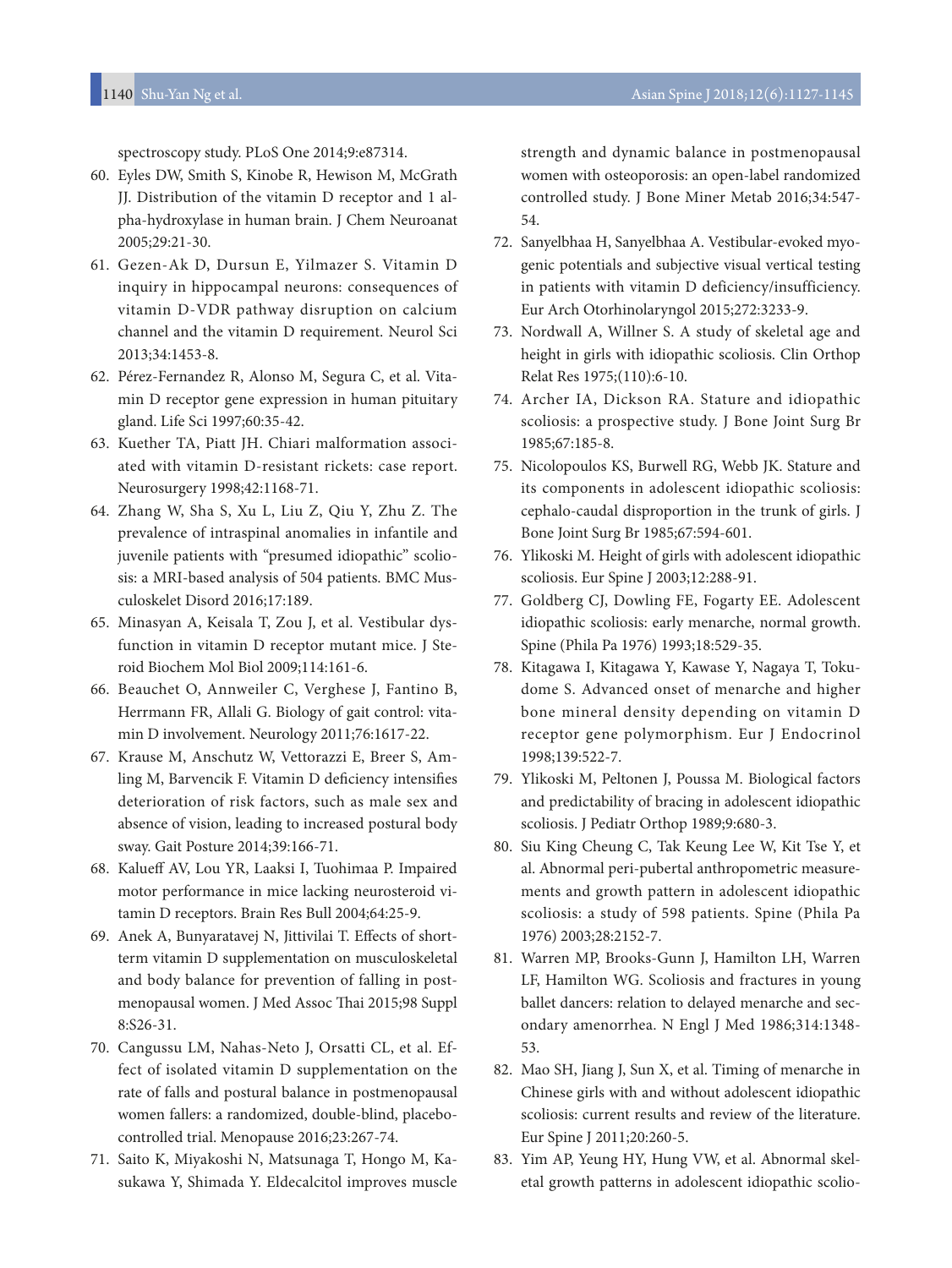sis: a longitudinal study until skeletal maturity. Spine (Phila Pa 1976) 2012;37:E1148-54.

- 84. Janusz P, Kotwicka M, Andrusiewicz M, Czaprowski D, Czubak J, Kotwicki T. Estrogen receptors genes polymorphisms and age at menarche in idiopathic scoliosis. BMC Musculoskelet Disord 2014;15:383.
- 85. Treloar SA, Martin NG. Age at menarche as a ftness trait: nonadditive genetic variance detected in a large twin sample. Am J Hum Genet 1990;47:137-48.
- 86. Villamor E, Marin C, Mora-Plazas M, Baylin A. Vitamin D defciency and age at menarche: a prospective study. Am J Clin Nutr 2011;94:1020-5.
- 87. Grivas TB, Vasiliadis E, Mouzakis V, Mihas C, Koufopoulos G. Association between adolescent idiopathic scoliosis prevalence and age at menarche in diferent geographic latitudes. Scoliosis 2006;1:9.
- 88. Dossus L, Kvaskoff M, Bijon A, et al. Latitude and ultraviolet radiation dose in the birthplace in relation to menarcheal age in a large cohort of French women. Int J Epidemiol 2013;42:590-600.
- 89. Sohn K. The influence of climate on age at menarche: augmented with the influence of ancestry. Homo 2016;67:328-36.
- 90. Hagenau T, Vest R, Gissel TN, et al. Global vitamin D levels in relation to age, gender, skin pigmentation and latitude: an ecologic meta-regression analysis. Osteoporos Int 2009;20:133-40.
- 91. Yermachenko A, Dvornyk V. Nongenetic determinants of age at menarche: a systematic review. Biomed Res Int 2014;2014:371583.
- 92. Lundqvist J. Vitamin D as a regulator of steroidogenic enzymes. F1000Research 2014;3:155. https:// doi.org/10.12688/f1000research.4714.1.
- 93. Krishnan AV, Swami S, Feldman D. Vitamin D and breast cancer: inhibition of estrogen synthesis and signaling. J Steroid Biochem Mol Biol 2010;121:343- 8.
- 94. Yu WS, Chan KY, Yu FW, et al. Bone structural and mechanical indices in adolescent idiopathic scoliosis evaluated by high-resolution peripheral quantitative computed tomography (HR-pQCT). Bone 2014;61:109-15.
- 95. Cheng JC, Qin L, Cheung CS, et al. Generalized low areal and volumetric bone mineral density in adolescent idiopathic scoliosis. J Bone Miner Res 2000;15:1587-95.
- 96. Cheung TF, Cheuk KY, Yu FW, et al. Prevalence

of vitamin D insufficiency among adolescents and its correlation with bone parameters using highresolution peripheral quantitative computed tomography. Osteoporos Int 2016;27:2477-88.

- 97. Burner WL 3rd, Badger VM, Sherman FC. Osteoporosis and acquired back deformities. J Pediatr Orthop 1982;2:383-5.
- 98. Velis KP, Healey JH, Schneider R. Osteoporosis in unstable adult scoliosis. Clin Orthop Relat Res 1988;(237):132-41.
- 99. Cheng JC, Guo X. Osteopenia in adolescent idiopathic scoliosis: a primary problem or secondary to the spinal deformity? Spine (Phila Pa 1976) 1997;22:1716-21.
- 100. Yip BH, Yu FW, Wang Z, et al. Prognostic value of bone mineral density on curve progression: a longitudinal cohort study of 513 girls with adolescent idiopathic scoliosis. Sci Rep 2016;6:39220.
- 101. Wang ZW, Lee WY, Lam TP, et al. Defining the bone morphometry, micro-architecture and volumetric density profile in osteopenic vs non-osteopenic adolescent idiopathic scoliosis. Eur Spine J 2017;26:1586-94.
- 102. Tam EM, Yu FW, Hung VW, et al. Are volumetric bone mineral density and bone micro-architecture associated with leptin and soluble leptin receptor levels in adolescent idiopathic scoliosis?: a casecontrol study. PLoS One 2014;9:e87939.
- 103. Suh KT, Lee SS, Hwang SH, Kim SJ, Lee JS. Elevated soluble receptor activator of nuclear factor-kappaB ligand and reduced bone mineral density in patients with adolescent idiopathic scoliosis. Eur Spine J 2007;16:1563-9.
- 104. Silva RT, Fernandes RJ, Ono AH, Marcon RM, Cristante AF, de Barros Filho TE. Role of different hormones in the pathogenesis and severity of adolescent idiopathic scoliosis. Acta Ortop Bras 2017;25:15-7.
- 105. Lehtonen-Veromaa MK, Mottonen TT, Nuotio IO, Irjala KM, Leino AE, Viikari JS. Vitamin D and attainment of peak bone mass among peripubertal Finnish girls: a 3-y prospective study. Am J Clin Nutr 2002;76:1446-53.
- 106. Zhu K, Oddy WH, Holt P, et al. Tracking of vitamin D status from childhood to early adulthood and its association with peak bone mass. Am J Clin Nutr 2017;106:276-83.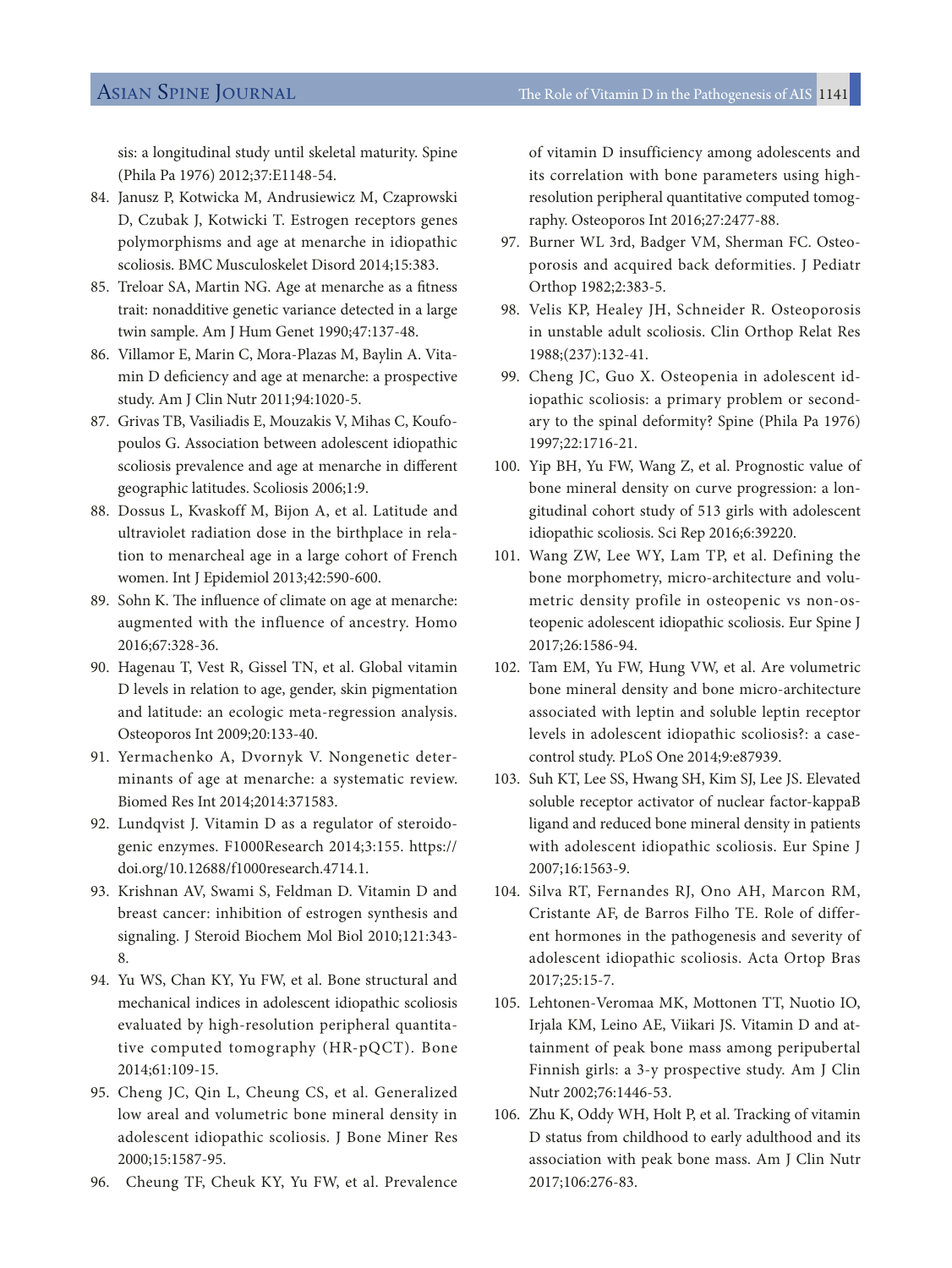- 107. Cashman KD, Hill TR, Cotter AA, et al. Low vitamin D status adversely affects bone health parameters in adolescents. Am J Clin Nutr 2008;87:1039- 44.
- 108. Sayers A, Fraser WD, Lawlor DA, Tobias JH. 25-Hydroxyvitamin-D3 levels are positively related to subsequent cortical bone development in childhood: findings from a large prospective cohort study. Osteoporos Int 2012;23:2117-28.
- 109. Fox KM, Magaziner J, Sherwin R, et al. Reproductive correlates of bone mass in elderly women: study of Osteoporotic Fractures Research Group. J Bone Miner Res 1993;8:901-8.
- 110. Tuppurainen M, Kroger H, Saarikoski S, Honkanen R, Alhava E. The effect of gynecological risk factors on lumbar and femoral bone mineral density in peri- and postmenopausal women. Maturitas 1995;21:137-45.
- 111. Gerdhem P, Obrant KJ. Bone mineral density in old age: the influence of age at menarche and menopause. J Bone Miner Metab 2004;22:372-5.
- 112. Apter D, Vihko R. Premenarcheal endocrine changes in relation to age at menarche. Clin Endocrinol (Oxf) 1985;22:753-60.
- 113. Chang HK, Chang DG, Myong JP, et al. Bone mineral density among Korean females aged 20- 50 years: influence of age at menarche (The Korea National Health and Nutrition Examination Survey 2008-2011). Osteoporos Int 2017;28:2129-36.
- 114. Ho AY, Kung AW. Determinants of peak bone mineral density and bone area in young women. J Bone Miner Metab 2005;23:470-5.
- 115. Chevalley T, Bonjour JP, Ferrari S, Rizzoli R. Infuence of age at menarche on forearm bone microstructure in healthy young women. J Clin Endocrinol Metab 2008;93:2594-601.
- 116. Kulis A, Zarzycki D, Jaśkiewicz J. Concentration of estradiol in girls with idiophatic scoliosis. Ortop Traumatol Rehabil 2006;8:455-9.
- 117. Esposito T, Uccello R, Caliendo R, et al. Estrogen receptor polymorphism, estrogen content and idiopathic scoliosis in human: a possible genetic linkage. J Steroid Biochem Mol Biol 2009;116:56-60.
- 118. Man GC, Wong JH, Wang WW, et al. Abnormal melatonin receptor 1B expression in osteoblasts from girls with adolescent idiopathic scoliosis. J Pineal Res 2011;50:395-402.
- 119. Chen C, Xu C, Zhou T, et al. Abnormal osteogenic and chondrogenic differentiation of human mesenchymal stem cells from patients with adolescent idiopathic scoliosis in response to melatonin. Mol Med Rep 2016;14:1201-9.
- 120. Clark EM, Taylor HJ, Harding I, et al. Association between components of body composition and scoliosis: a prospective cohort study reporting differences identifable before the onset of scoliosis. J Bone Miner Res 2014;29:1729-36.
- 121. Burwell RG, Clark EM, Dangerfeld PH, Moulton A. Adolescent idiopathic scoliosis (AIS): a multifactorial cascade concept for pathogenesis and embryonic origin. Scoliosis Spinal Disord 2016;11:8.
- 122. Weinstein SL, Dolan LA, Cheng JC, Danielsson A, Morcuende JA. Adolescent idiopathic scoliosis. Lancet 2008;371:1527-37.
- 123. Raczkowski JW. The concentrations of testosterone and estradiol in girls with adolescent idiopathic scoliosis. Neuro Endocrinol Lett 2007;28:302-4.
- 124. Sanders JO, Browne RH, McConnell SJ, Margraf SA, Cooney TE, Finegold DN. Maturity assessment and curve progression in girls with idiopathic scoliosis. J Bone Joint Surg Am 2007;89:64-73.
- 125. Kulis A, Gozdzialska A, Drąg J, et al. Participation of sex hormones in multifactorial pathogenesis of adolescent idiopathic scoliosis. Int Orthop 2015;39:1227-36.
- 126. Cutler GB Jr. The role of estrogen in bone growth and maturation during childhood and adolescence. J Steroid Biochem Mol Biol 1997;61:141-4.
- 127. Letellier K, Azeddine B, Parent S, et al. Estrogen cross-talk with the melatonin signaling pathway in human osteoblasts derived from adolescent idiopathic scoliosis patients. J Pineal Res 2008;45:383- 93.
- 128. Del Rio B, Garcia Pedrero JM, Martinez-Campa C, et al. Melatonin, an endogenous-specific inhibitor of estrogen receptor alpha via calmodulin. J Biol Chem 2004;279:38294-302.
- 129. Sanchez-Barcelo EJ, Mediavilla MD, Tan DX, Reiter RJ. Scientifc basis for the potential use of melatonin in bone diseases: osteoporosis and adolescent idiopathic scoliosis. J Osteoporos 2010;2010:830231.
- 130. Gallagher JC, Riggs BL, DeLuca HF. Efect of estrogen on calcium absorption and serum vitamin D metabolites in postmenopausal osteoporosis. J Clin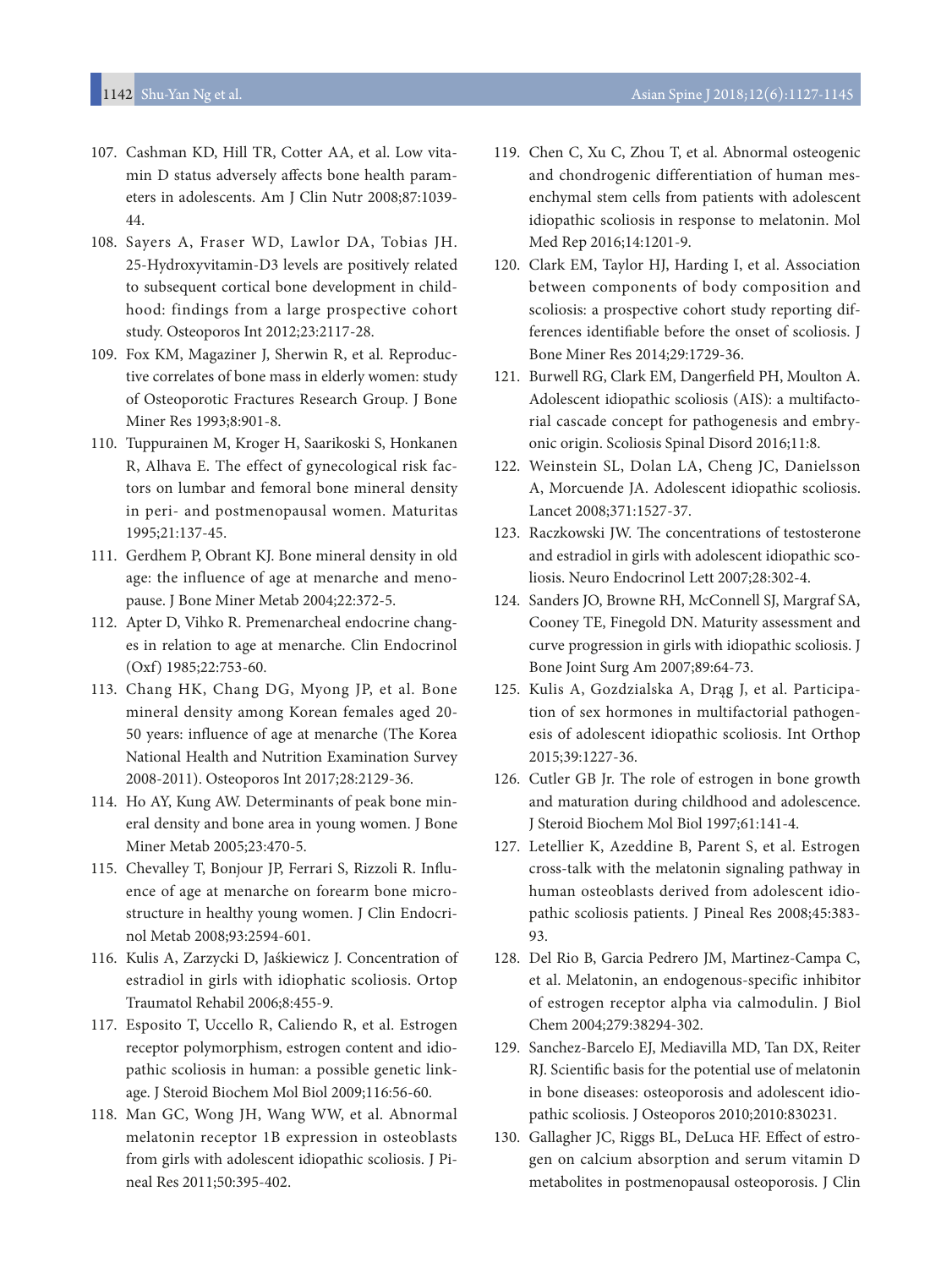Endocrinol Metab 1980;51:1359-64.

- 131. Gilad LA, Bresler T, Gnainsky J, Smirnoff P, Schwartz B. Regulation of vitamin D receptor expression via estrogen-induced activation of the ERK 1/2 signaling pathway in colon and breast cancer cells. J Endocrinol 2005;185:577-92.
- 132. Davoodi F, Brenner RV, Evans SR, et al. Modulation of vitamin D receptor and estrogen receptor by 1,25(OH)2-vitamin D3 in T-47D human breast cancer cells. J Steroid Biochem Mol Biol 1995;54:147- 53.
- 133. Xu H, Long JR, Li MX, Deng HW. Interaction effects between estrogen receptor alpha and vitamin D receptor genes on age at menarche in Chinese women. Acta Pharmacol Sin 2005;26:860-4.
- 134. Willing M, Sowers M, Aron D, et al. Bone mineral density and its change in white women: estrogen and vitamin D receptor genotypes and their interaction. J Bone Miner Res 1998;13:695-705.
- 135. Machida M, Murai I, Miyashita Y, Dubousset J, Yamada T, Kimura J. Pathogenesis of idiopathic scoliosis: experimental study in rats. Spine (Phila Pa 1976) 1999;24:1985-9.
- 136. Dubousset J, Machida M. Possible role of the pineal gland in the pathogenesis of idiopathic scoliosis: experimental and clinical studies. Bull Acad Natl Med 2001;185:593-602.
- 137. Brodner W, Krepler P, Nicolakis M, et al. Melatonin and adolescent idiopathic scoliosis. J Bone Joint Surg Br 2000;82:399-403.
- 138. Cheung KM, Wang T, Poon AM, et al. The effect of pinealectomy on scoliosis development in young nonhuman primates. Spine (Phila Pa 1976) 2005;30:2009-13.
- 139. Yang S, Zheng C, Jiang J, et al. The value of applying a melatonin antagonist (Luzindole) in improving the success rate of the bipedal rat scoliosis model. BMC Musculoskelet Disord 2017;18:137.
- 140. Azeddine B, Letellier K, Wang da S, Moldovan F, Moreau A. Molecular determinants of melatonin signaling dysfunction in adolescent idiopathic scoliosis. Clin Orthop Relat Res 2007;462:45-52.
- 141. Nakade O, Koyama H, Ariji H, Yajima A, Kaku T. Melatonin stimulates proliferation and type I collagen synthesis in human bone cells in vitro. J Pineal Res 1999;27:106-10.
- 142. Satomura K, Tobiume S, Tokuyama R, et al. Mela-

tonin at pharmacological doses enhances human osteoblastic differentiation in vitro and promotes mouse cortical bone formation in vivo. J Pineal Res 2007;42:231-9.

- 143. Roth JA, Kim BG, Lin WL, Cho MI. Melatonin promotes osteoblast differentiation and bone formation. J Biol Chem 1999;274:22041-7.
- 144. Feskanich D, Hankinson SE, Schernhammer ES. Nightshift work and fracture risk: the Nurses' Health Study. Osteoporos Int 2009;20:537-42.
- 145. Reiter RJ, Tan DX, Korkmaz A. The circadian melatonin rhythm and its modulation: possible impact on hypertension. J Hypertens Suppl 2009;27:S17-20.
- 146. Golan D, Halhal B, Glass-Marmor L, et al. Vitamin D supplementation for patients with multiple sclerosis treated with interferon-beta: a randomized controlled trial assessing the efect on fu-like symptoms and immunomodulatory properties. BMC Neurol 2013;13:60.
- 147. Brzezinski A. Melatonin in humans. N Engl J Med 1997;336:186-95.
- 148. Hajimohammadi M, Shab-Bidar S, Neyestani TR. Vitamin D and serum leptin: a systematic review and meta-analysis of observational studies and randomized controlled trials. Eur J Clin Nutr 2017;71:1144-53.
- 149. Upadhyay J, Farr OM, Mantzoros CS. The role of leptin in regulating bone metabolism. Metabolism 2015;64:105-13.
- 150. Qiu Y, Sun X, Qiu X, et al. Decreased circulating leptin level and its association with body and bone mass in girls with adolescent idiopathic scoliosis. Spine (Phila Pa 1976) 2007;32:2703-10.
- 151. Barrios C, Cortes S, Perez-Encinas C, et al. Anthropometry and body composition profle of girls with nonsurgically treated adolescent idiopathic scoliosis. Spine (Phila Pa 1976) 2011;36:1470-7.
- 152. Takeda S. Leptin and beta-blockers in bone metabolism. Clin Calcium 2004;14:241-7.
- 153. Thomas T, Gori F, Khosla S, Jensen MD, Burguera B, Riggs BL. Leptin acts on human marrow stromal cells to enhance diferentiation to osteoblasts and to inhibit diferentiation to adipocytes. Endocrinology 1999;140:1630-8.
- 154. Holloway WR, Collier FM, Aitken CJ, et al. Leptin inhibits osteoclast generation. J Bone Miner Res 2002;17:200-9.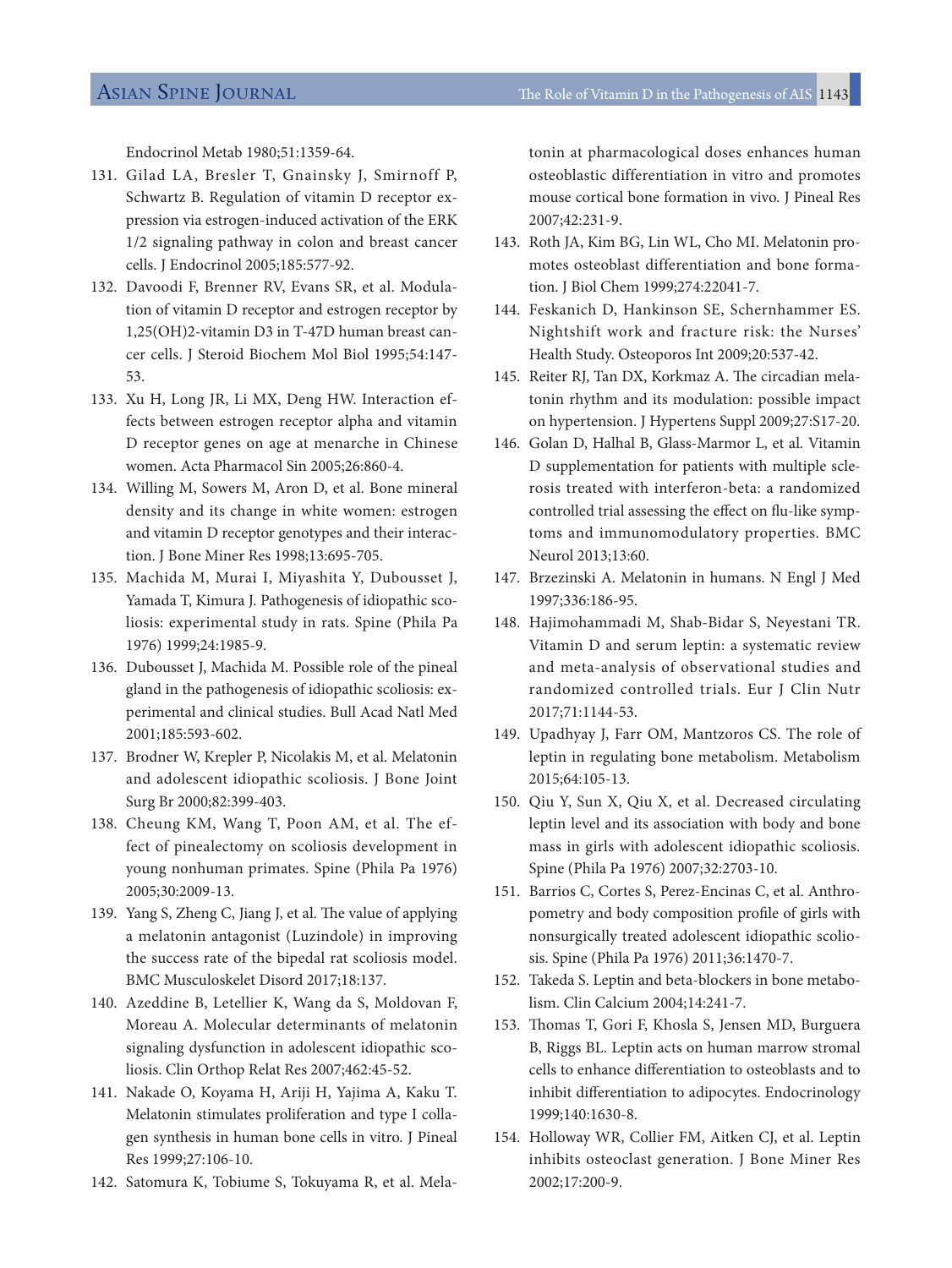- 155. Matkovic V, Ilich JZ, Skugor M, et al. Leptin is inversely related to age at menarche in human females. J Clin Endocrinol Metab 1997;82:3239-45.
- 156. Gibson WT, Farooqi IS, Moreau M, et al. Congenital leptin deficiency due to homozygosity for the Delta133G mutation: report of another case and evaluation of response to four years of leptin therapy. J Clin Endocrinol Metab 2004;89:4821-6.
- 157. Giudici KV PhD, Fisberg RM, Marchioni DML, Peters BSE, Martini LA. Crosstalk between bone and fat tissue: associations between vitamin D, osteocalcin, adipokines, and markers of glucose metabolism among adolescents. J Am Coll Nutr 2017;36:273-80.
- 158. Menendez C, Lage M, Peino R, et al. Retinoic acid and vitamin D(3) powerfully inhibit in vitro leptin secretion by human adipose tissue. J Endocrinol 2001;170:425-31.
- 159. Kim JH, Choi JH. Pathophysiology and clinical characteristics of hypothalamic obesity in children and adolescents. Ann Pediatr Endocrinol Metab 2013;18:161-7.
- 160. Maetani M, Maskarinec G, Franke AA, Cooney RV. Association of leptin, 25-hydroxyvitamin D, and parathyroid hormone in women. Nutr Cancer 2009;61:225-31.
- 161. Burwell RG, Dangerfield PH, Moulton A, Grivas TB. Adolescent idiopathic scoliosis (AIS), environment, exposome and epigenetics: a molecular perspective of postnatal normal spinal growth and the etiopathogenesis of AIS with consideration of a network approach and possible implications for medical therapy. Scoliosis 2011;6:26.
- 162. Wajchenberg M, Martins DE, Lazar M. What is the best way to determine the cause of adolescent idiopathic scoliosis? Ann Transl Med 2015;3:48.
- 163. Artaza JN, Norris KC. Vitamin D reduces the expression of collagen and key profibrotic factors by inducing an antifbrotic phenotype in mesenchymal multipotent cells. J Endocrinol 2009;200:207-21.
- 164. Lebel A, Lebel VA. Severe progressive scoliosis in an adult female possibly secondary thoracic surgery in childhood treated with scoliosis specifc Schroth physiotherapy: case presentation. Scoliosis Spinal Disord 2016;11(Suppl 2):41.
- 165. Brooks WJ, Krupinski EA, Hawes MC. Reversal of childhood idiopathic scoliosis in an adult, without surgery: a case report and literature review. Scoliosis

2009;4:27.

- 166. Guillemant J, Le HT, Maria A, Allemandou A, Peres G, Guillemant S. Wintertime vitamin D defciency in male adolescents: efect on parathyroid function and response to vitamin D3 supplements. Osteoporos Int 2001;12:875-9.
- 167. Sullivan SS, Rosen CJ, Halteman WA, Chen TC, Holick MF. Adolescent girls in Maine are at risk for vitamin D insufficiency. J Am Diet Assoc 2005;105:971-4.
- 168. Rockell JE, Green TJ, Skeaff CM, et al. Season and ethnicity are determinants of serum 25-hydroxyvitamin D concentrations in New Zealand children aged 5-14 y. J Nutr 2005;135:2602-8.
- 169. Kalkwarf HJ, Khoury JC, Bean J, Elliot JG. Vitamin K, bone turnover, and bone mass in girls. Am J Clin Nutr 2004;80:1075-80.
- 170. Van Summeren M, Braam L, Noirt F, Kuis W, Vermeer C. Pronounced elevation of undercarboxylated osteocalcin in healthy children. Pediatr Res 2007;61:366-70.
- 171. Chinda D, Shimoyama T, Iino C, Matsuzaka M, Nakaji S, Fukuda S. Decrease of estradiol and several lifestyle factors, but not helicobacter pylori infection, are signifcant risks for osteopenia in Japanese females. Digestion 2017;96:103-9.
- 172. Xiong B, Sevastik JA, Hedlund R, Sevastik B. Radiographic changes at the coronal plane in early scoliosis. Spine (Phila Pa 1976) 1994;19:159-64.
- 173. Scherrer SA, Begon M, Leardini A, Coillard C, Rivard CH, Allard P. Three-dimensional vertebral wedging in mild and moderate adolescent idiopathic scoliosis. PLoS One 2013;8:e71504.
- 174. Begon M, Scherrer SA, Coillard C, Rivard CH, Allard P. Three-dimensional vertebral wedging and pelvic asymmetries in the early stages of adolescent idiopathic scoliosis. Spine J 2015;15:477-86.
- 175. Stokes IA, Aronsson DD. Disc and vertebral wedging in patients with progressive scoliosis. J Spinal Disord 2001;14:317-22.
- 176. Modi HN, Suh SW, Song HR, Yang JH, Kim HJ, Modi CH. Differential wedging of vertebral body and intervertebral disc in thoracic and lumbar spine in adolescent idiopathic scoliosis: a cross sectional study in 150 patients. Scoliosis 2008;3:11.
- 177. Will RE, Stokes IA, Qiu X, Walker MR, Sanders JO. Cobb angle progression in adolescent scoliosis be-